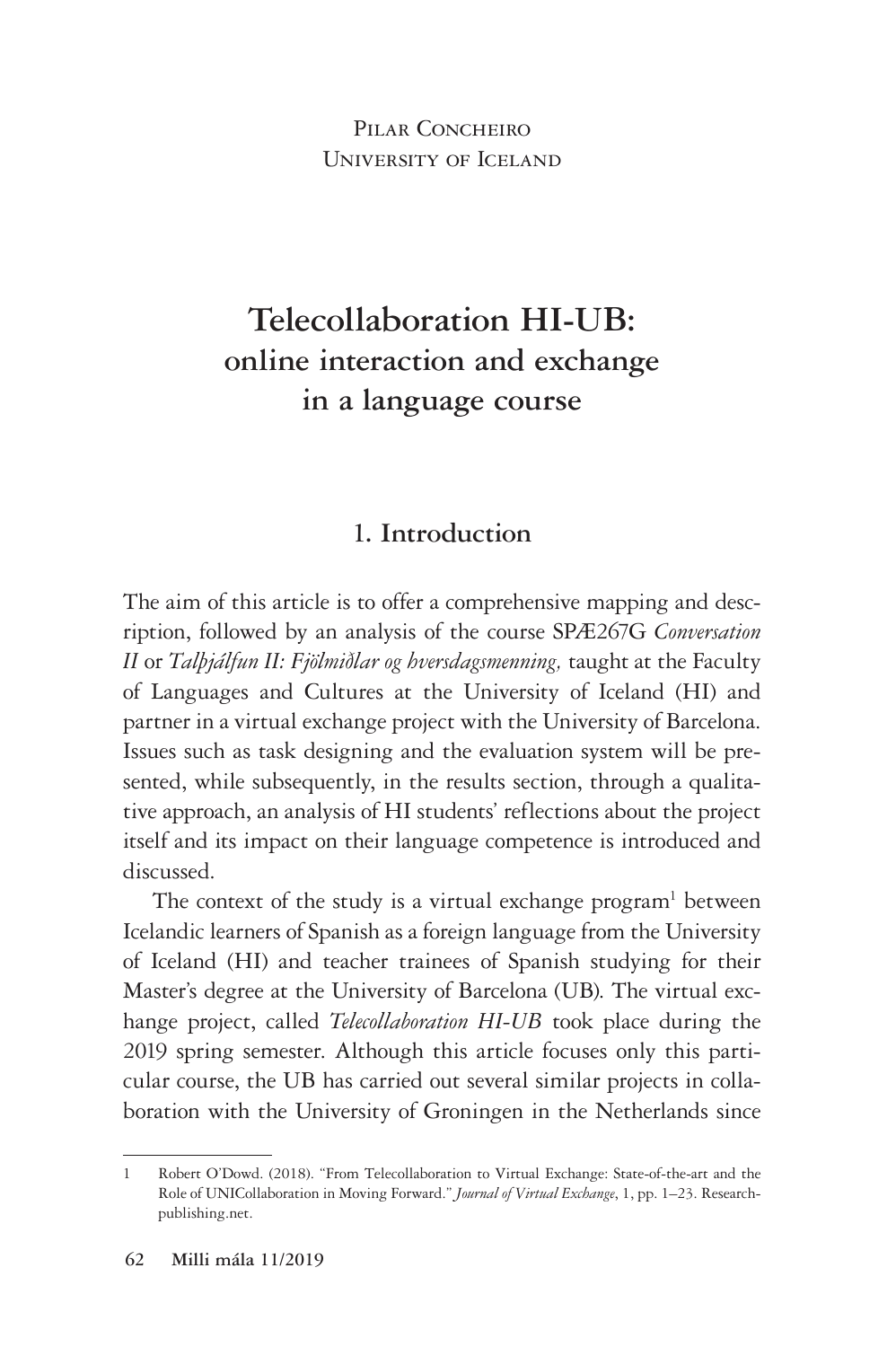2013 and with the University of Iceland since the academic year 2016–2017. The participants were 22 Spanish pre-service teachers from the University of Barcelona studying the subject ICT (Information and Communication Technology) in the teaching of Spanish as a foreign language and 11 students of Spanish as a foreign language at the University of Iceland. This telecollaboration project was based on different communicative tasks that had to be completed collaboratively using different formats of interaction (videoconferencing, WhatsApp, Flipgrid). Moreover, Google classroom was used as a virtual environment for the project participants from both educational institutions, which means that all the documents, calendar, task instructions and products created were shared there and both students and teachers could have easy access to them. The teachers in charge of the project were Dr. Joan Tomás Pujolá and Dr. Olivia Espejel from the University of Barcelona and Dr. Pilar Concheiro from the University of Iceland. This project started thanks to a personal initiative and contact and not through any institutional arrangement. It must be noted that the project was carried out in parallel – and was deeply imbricated – with the development of the classes of each group from January to April 2019. Consequently, for the students of Spanish as a foreign language at the University of Iceland, the telecollaboration project made up 50% of the final grade, while it represented 80% of the final grade for the pre-service teachers at the UB. Furthermore, much of the content used during face to face classes at HI was based on the virtual exchange project. All the multimodal products<sup>2</sup> generated during the project were incorporated into the weekly class and used as input for language and intercultural learning. The three teachers in charge of the project agreed that the virtual exchange had to be integrated into the courses at HI and the UB and be evaluated as credit-bearing activities.

For clarification, this project can be typified as 2.0 telecollaboration<sup>3</sup> since it emphasizes the development of digital competences, specially concerning digital communicative and intercultural compe-

<sup>2</sup> In virtual exchanges, different communication channels can be used to create a learning space where elements such as sound, images, emojis are used to foster communication and interaction (Cope et al., 2011).

<sup>3</sup> Sarah Guth and Francisca Helm (Eds.). (2010). *Telecollaboration 2.0. Language, Literacies and Intercultural Learning in the 21st century*. New York: Peter Lang.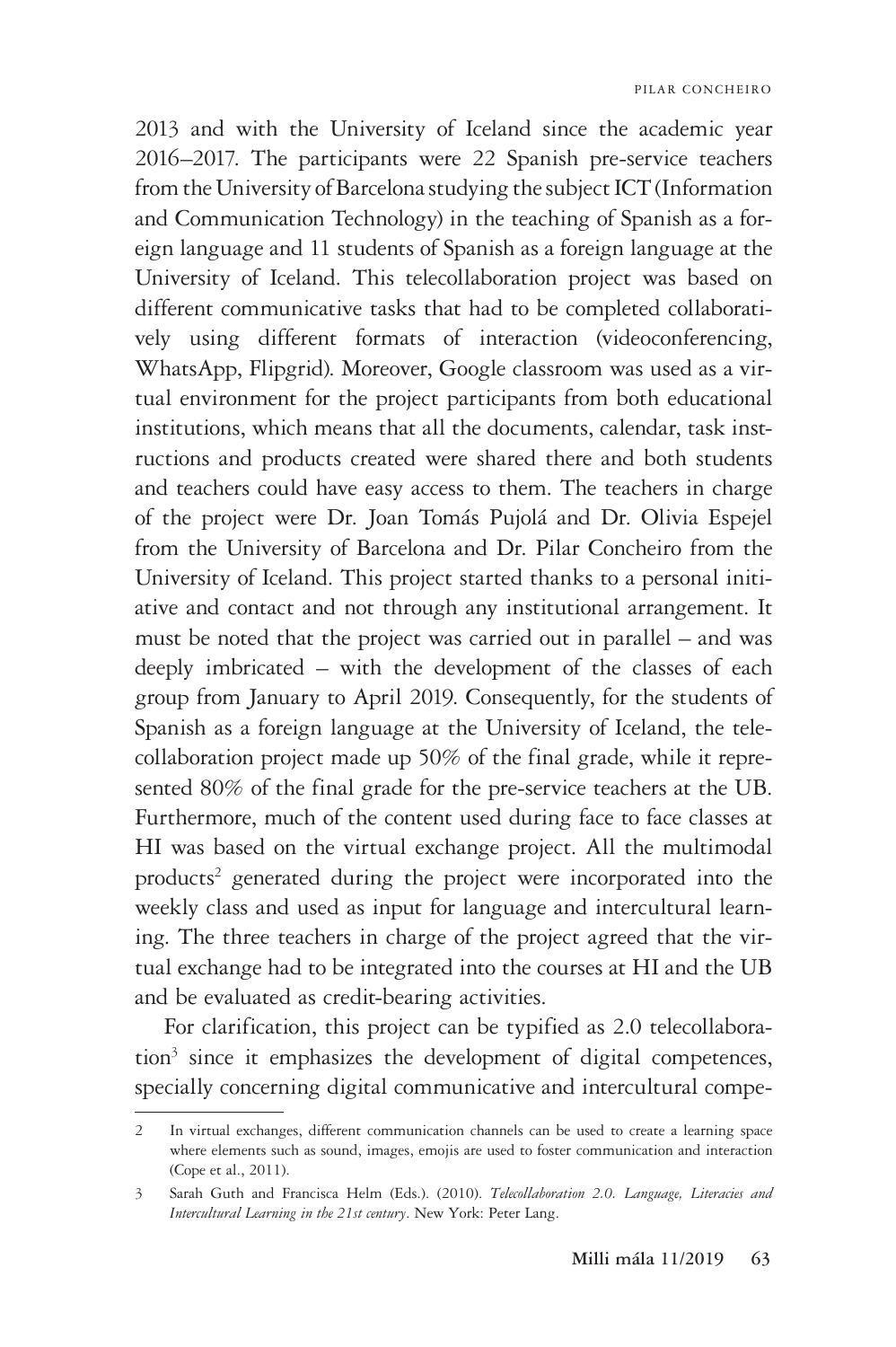tences. In addition, the group of students of Spanish at HI was expected to develop their linguistic competence through the different tasks and the help and support of the pre-service teachers at the UB.

### **2. Telecollaboration in higher education**

Virtual exchange, also known as telecollaboration or Collaborative Online International Learning (COIL), is a term used to describe different methods of engaging students in online intercultural collaboration projects with partner classes within their programmes of study and under the guidance of teachers or trained facilitators.<sup>4</sup> The exchange is based on student-centred, international, and collaborative approaches to learning where knowledge is built up and shared through interaction. This approach has been used in higher education for more than 20 years<sup>5</sup> and has been used widely in subject areas such as foreign language education, business studies, and initial teacher education.<sup>6</sup> As Luo and Yang<sup>7</sup> hold, the development of Internet technology makes direct communication between foreign language learners and native speakers more possible than before. Web 2.0 technologies have opened new horizons for language learning and teaching involving intercultural exchanges.8 With the rise of Web 2.0, a wide range of communication tools has emerged, such as blogging, podcasting, wikis, and social networking sites (e.g. Twitter, Facebook, Instagram), creating a new generation of telecollaborative exchanges.<sup>9</sup> Concerning its effect on the learning process, various

<sup>4</sup> Robert O'Dowd and Tim Lewis (Eds.). (2016). *Online Intercultural Exchange: Policy, Pedagogy, Practice. Routledge Studies in Language and Intercultural Communication.* Routledge.

<sup>5</sup> Mark Warschauer (Ed.). (1996). *Telecollaboration in Foreign Language Learning*. Honolulu, HI: University of Hawaii. Second Language Teaching and Curriculum Center.

<sup>6</sup> Robert O'Dowd. (2018). "From Telecollaboration to Virtual Exchange: State-of-the-art and the role of UNICollaboration in Moving Forward," 1, pp. 1–23.

<sup>7</sup> Han Luo and Chunsheng Yang (2018). "Twenty Years of Telecollaborative Practice: Implications for Teaching Chinese as a Foreign Language." *Computer Assisted Language Learning*, 31, pp. 546– 571.

<sup>8</sup> Lina Lee. (2009). "Promoting Intercultural Exchanges with Blogs and Podcasting: A Study of Spanish American Telecollaboration." *Computer Assisted Language Learning*, 22 (5), pp. 425–443.

<sup>9</sup> Sarah Guth and Francesca Helm (Eds.). (2010). *Telecollaboration 2.0. Language, Literacies and Intercultural Learning in the 21st century.*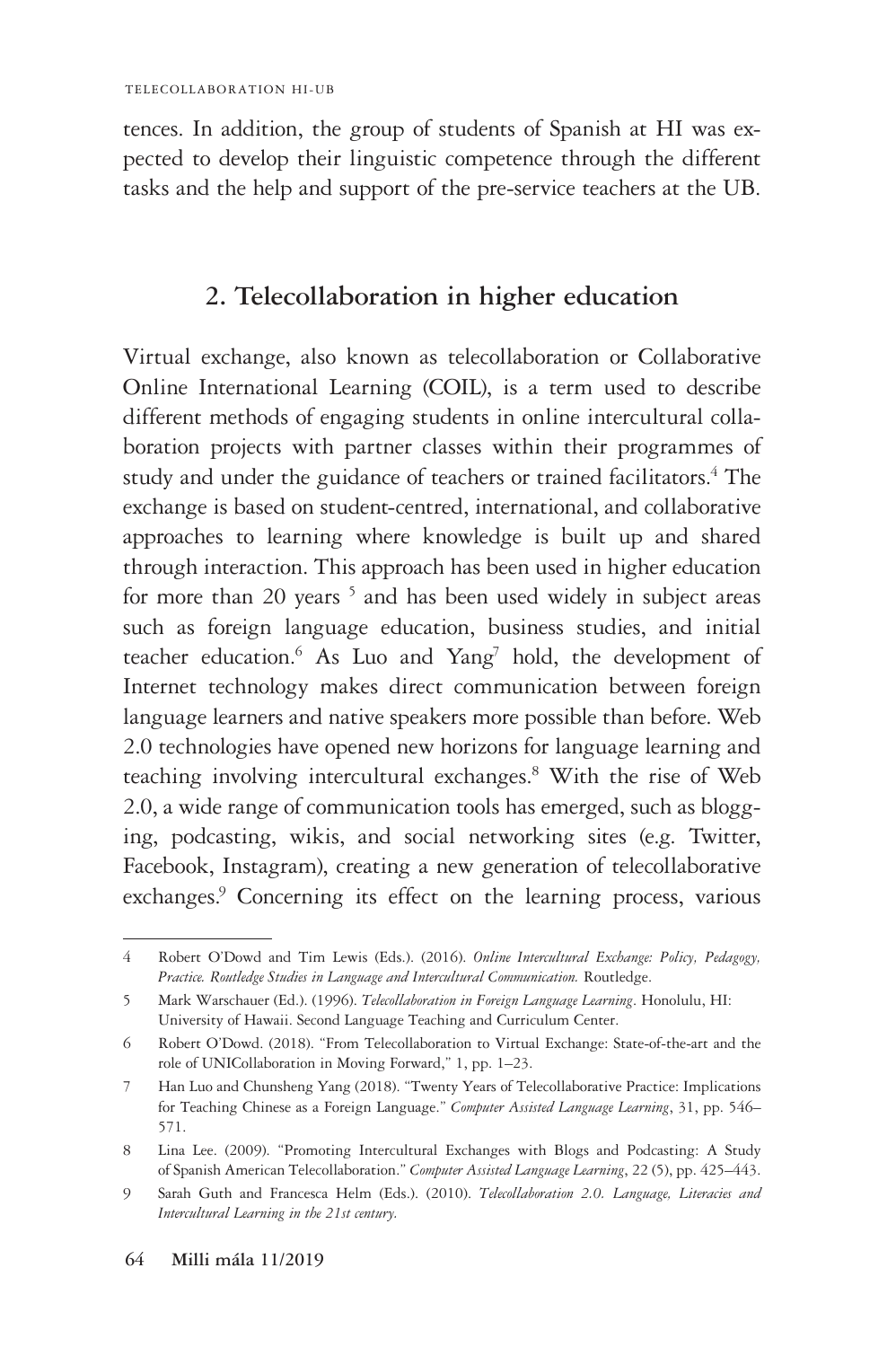types of beneficial outcomes of telecollaboration have been reported. For example, online exchanges have been found to be able to improve grammatical competence,<sup>10</sup> fostering lexical capacity<sup>11</sup> and enhancing oral communication skills.12 Moreover, tellecolaborative practices could help to promote learner autonomy,<sup>13</sup> develop digital literacies<sup>14</sup> and motivate the building of learning communities.<sup>15</sup>

For the purpose of this study, it becomes relevant to introduce different models of virtual exchange projects and for this study the pre-service teachers interacted with students of a foreign language (Spanish) and encouraged them to develop their language skills using technologies in an innovative way. At the same time, pre-service teachers were prompted to apply the necessary skills and competences to teach in a culturally diverse context such as Iceland with a multicultural and multilingual group.16 Between 2017–2018 the Evaluating and Upscaling Telecollaborative Teacher Education (EVALUATE) project organized virtual exchanges which involved over 1000 students becoming the first large scale study in this field. The conclusions and implications of the EVALUATE study<sup>17</sup> maintain that class to class virtual exchange is a potent tool for promoting innovation and international learning in the university classroom. Engaging students in structured online telecollaboration as part of their formal learning

16 Students were not just from Iceland.

<sup>10</sup> Helmut Brammerts. (1996). "Language Learning in Tandem Using the Internet." In Mark Warschauer (Ed.). *Telecollaboration in Foreign Language Learning*, pp. 121–130. Lina Lee. (2002). "Enhancing Learners'Communication Skills Through Synchronous Electronic Interaction and Task-based Instruction." *Foreign Language Annals*, 35(1), pp. 16–24.

<sup>11</sup> Paola E. Dussias. (2006). "Morphological Development in Spanish-American Telecollaboration." In Julie A. Belz and Steven L. Thorne (Eds.). *Internet-mediated Intercultural Foreign Language Education*, pp. 121–146. Boston: Thomson Heinle.

<sup>12</sup> Zsuzsanna I. Abrams. (2003). "The Effects of Synchronous and Asynchronous CMC on Oral Performance in German." *Modern Language Journal*, 87(2), pp. 157–167. Robert Blake. (2000). "Computer Mediated Communication: A Window on Spanish L2 Interlanguage." *Language Learning & Technology*, 4(1), pp. 120–136.

<sup>13</sup> Klaus Schwienhorst. (2000). Virtual Reality and Learner Autonomy in Second Language Acquisition (Unpublished doctoral dissertation). Dublin, Ireland: Trinity College Dublin.

<sup>14</sup> Francesca Helm. (2014). "Developing Digital Literacies Through Virtual Exchange." *Elearning Papers*, 38, pp. 1–10.

<sup>15</sup> Lina Lee. (2006). "A Study of Native and Nonnative Speakers' Feedback and Responses in Spanish-American Networked Collaborative Interaction." In Julie A. Belz and Steven L. Thorne (Eds.), *Internet- mediated Intercultural Foreign Language Education*, pp. 147–176.

<sup>17</sup> The EVALUATE group. (2019). *Evaluating the Impact of Virtual Exchange on Initial Teacher Education: A European Policy Experiment.* Research-publishing.net https://www.evaluateproject.eu/ evlt-data/uploads/2019/03/EVALUATE\_EPE\_2019.pdf [accessed July 31st, 2019].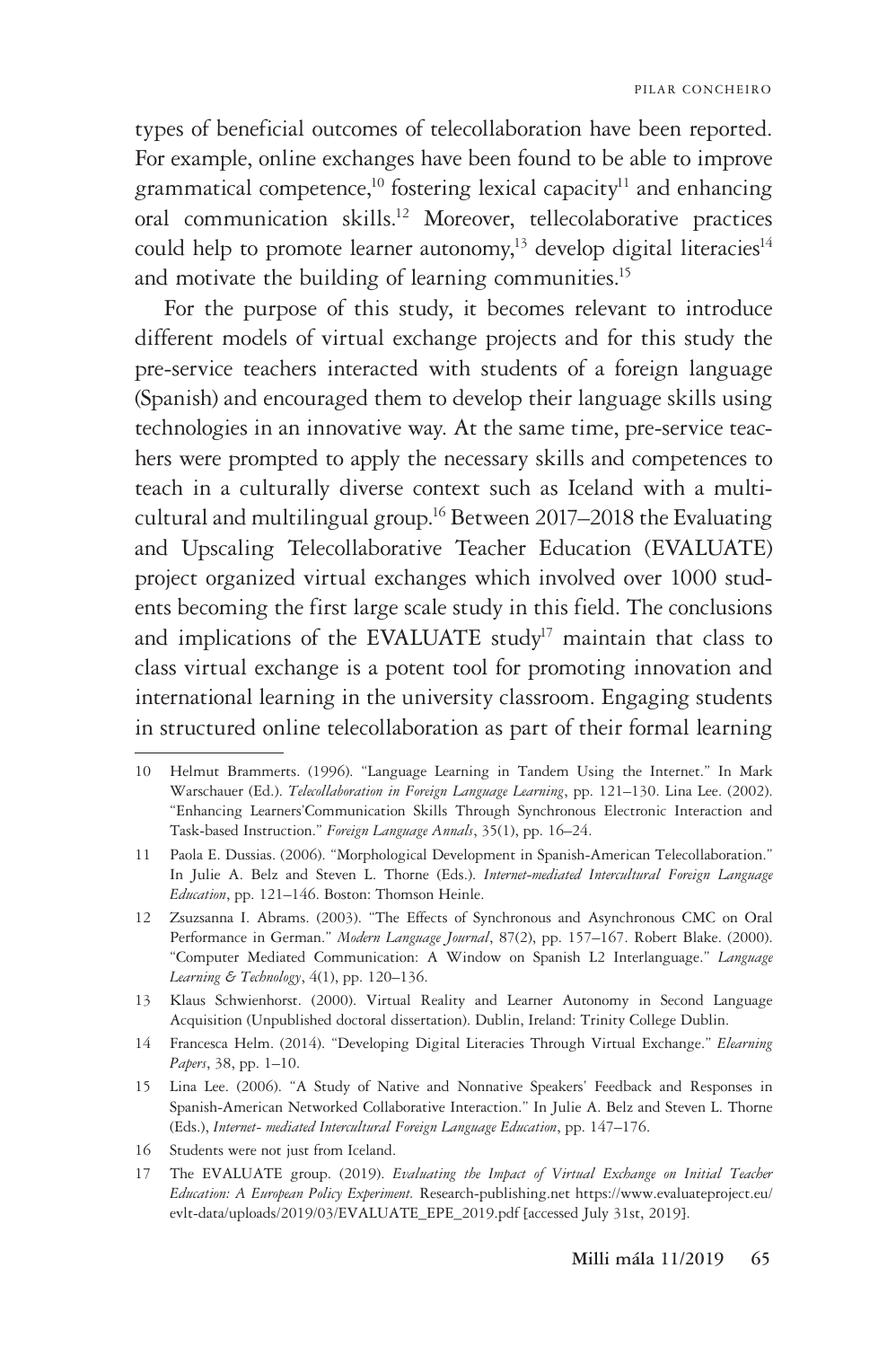has been proven to contribute to the enhancement of students' digitalpedagogical, intercultural and foreign language competences.

# **3. Methodology**

For further clarification, and as already explained, the student group from the University of Iceland was registered for the course *Conversation II or Talþjálfun II: Fjölmiðlar og hversdagsmenning*. Their language proficiency level could be described as B1–B2 corresponding to The Common European Framework of Reference for Languages.18 The group of trainee teachers from the UB studied the subject *ICT for Spanish Teaching* and had no previous experience in online teaching or telecollaboration. Both groups' demographics are summarized in Table 1 below

| Number<br>of students | НI                                                                                                                             | UB |                                 |
|-----------------------|--------------------------------------------------------------------------------------------------------------------------------|----|---------------------------------|
|                       | 11                                                                                                                             | 22 |                                 |
| Gender                | 8 females $-3$ males                                                                                                           |    | 17 females $-5$ males           |
| Origin                | 5 Icelandic, 1 Albanian/Icelandic 17 Spanish, 2 Peruvian,<br>1 Lithuanian/Icelandic,<br>1 Russian, 1 Norwegian, 1 USA 1 French |    | 1 French1 Argentinian, 1 German |
| Age                   | Ranges from 21 to 45                                                                                                           |    | Ranges from 20 to 28            |

Table 1. Demographics of both groups of students

The three professors involved had access to all the content created by both groups of students. The conversations organized via Skype and Hangouts were recorded by the students themselves (tutorials at the beginning of the course were offered to assist them with this task). Furthermore, WhatsApp conversations were also handed in and finally any product created through the social web was shared. Concerning instant messaging applications and taking into account

<sup>18</sup> Council of Europe. (2001). *Common European Framework of Reference for Languages: Learning, Teaching, Assessment.* Cambridge, U.K: Press Syndicate of the University of Cambridge.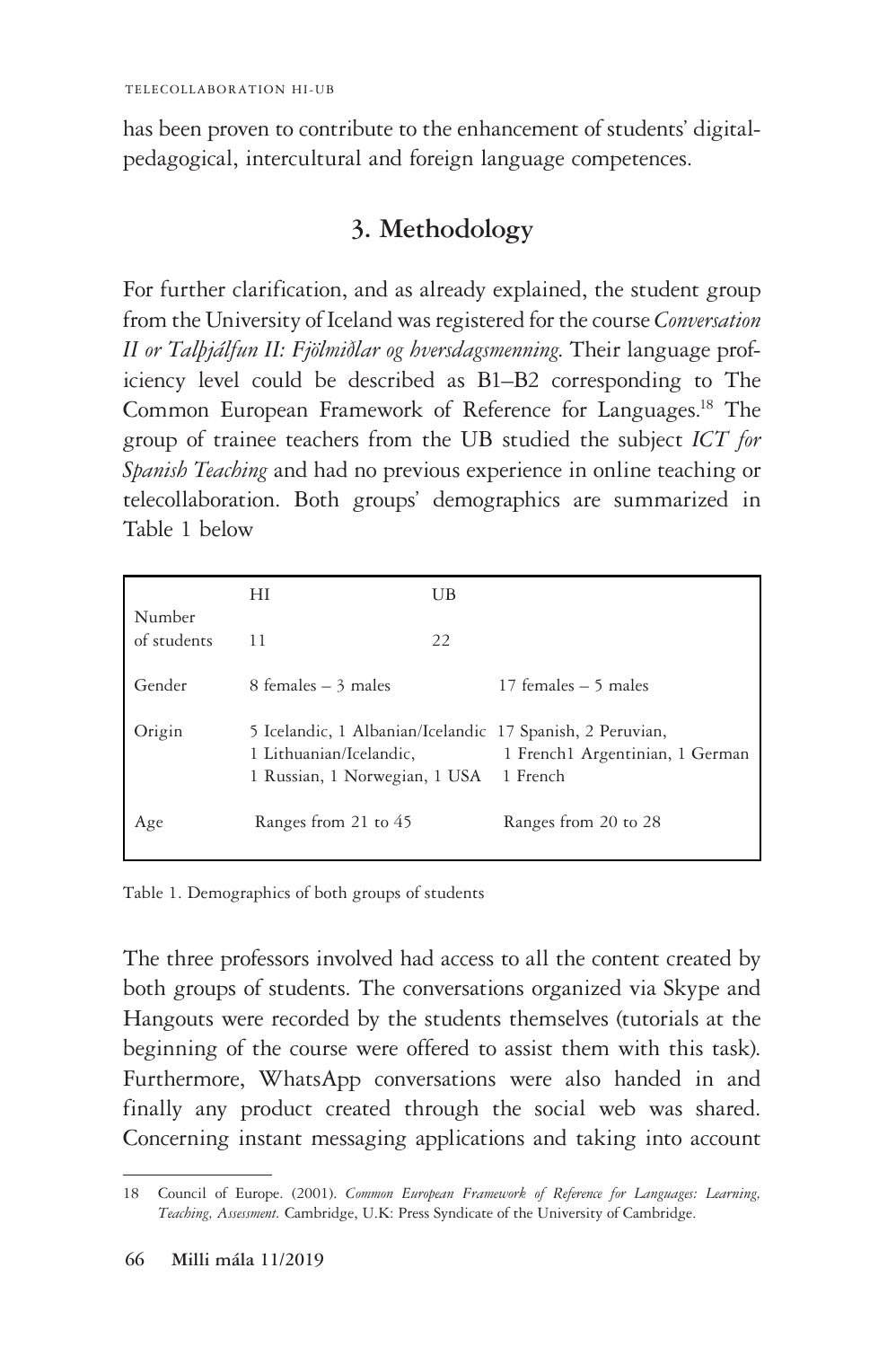that messaging was used by the two groups to interact and communicate among themselves beyond the didactic tasks proposed, before sharing the conversations' back up, students were allowed to delete any content not strictly related to the tasks or topics. Before starting the project, students also signed a consent form and gave permission to the professors at the UB and at HI to use video, text, image and audio recordings (with personal identifying information rendered anonymous) as part of the research study on the current telecollaboration project in which they were participating.

A qualitative approach of analysis of the reflective diaries by the 11 HI students was carried out in order to analyze the impact of the virtual exchange project on students' linguistic competence. The four indicators taken into account were: lexical and grammatical competence; pronunciation, fluency and confidence.

## **4. Project description and task designing**

The HI-UB telecollaboration project formed part of blended-learning set-ups<sup>19</sup> where virtual activities and online interaction with foreign partners were closely integrated into the activities which went on during face-to-face class time. Compared to traditional classroom-based task activities, telecollaborative tasks, involving speakers of different languages and cultural backgrounds, have a natural tendency of producing negotiation of meaning and providing opportunities for the exploration of different cultural perspectives.<sup>20</sup>

The task designing was based on the *Progressive Exchange Model.*<sup>21</sup> The model proposes "three interrelated tasks which move from information exchange to comparing and analysing cultural practices and finally to working on a collaborative product" (p.40) (see Figure 1).

<sup>19</sup> Sarah Guth and Francesca Helm. (2011). "Developing Multiliteracies in ELT Through Telecollaboration." *ELT Journal*, 66 (1), pp. 42–52.

<sup>20</sup> Robert O'Dowd. and P. Ware. (2009). "Critical Issues in Telecollaborative Task Design." *Computer Assisted Language Learning*, 22 (2), pp. 173–188, here p.175.

<sup>21</sup> Robert O´Dowd. (2017). "Exploring the Impact of Telecollaboration in Initial Teacher Education: The EVALUATE Project." *The EUROCALL Review*, 25 (2), pp. 38–41.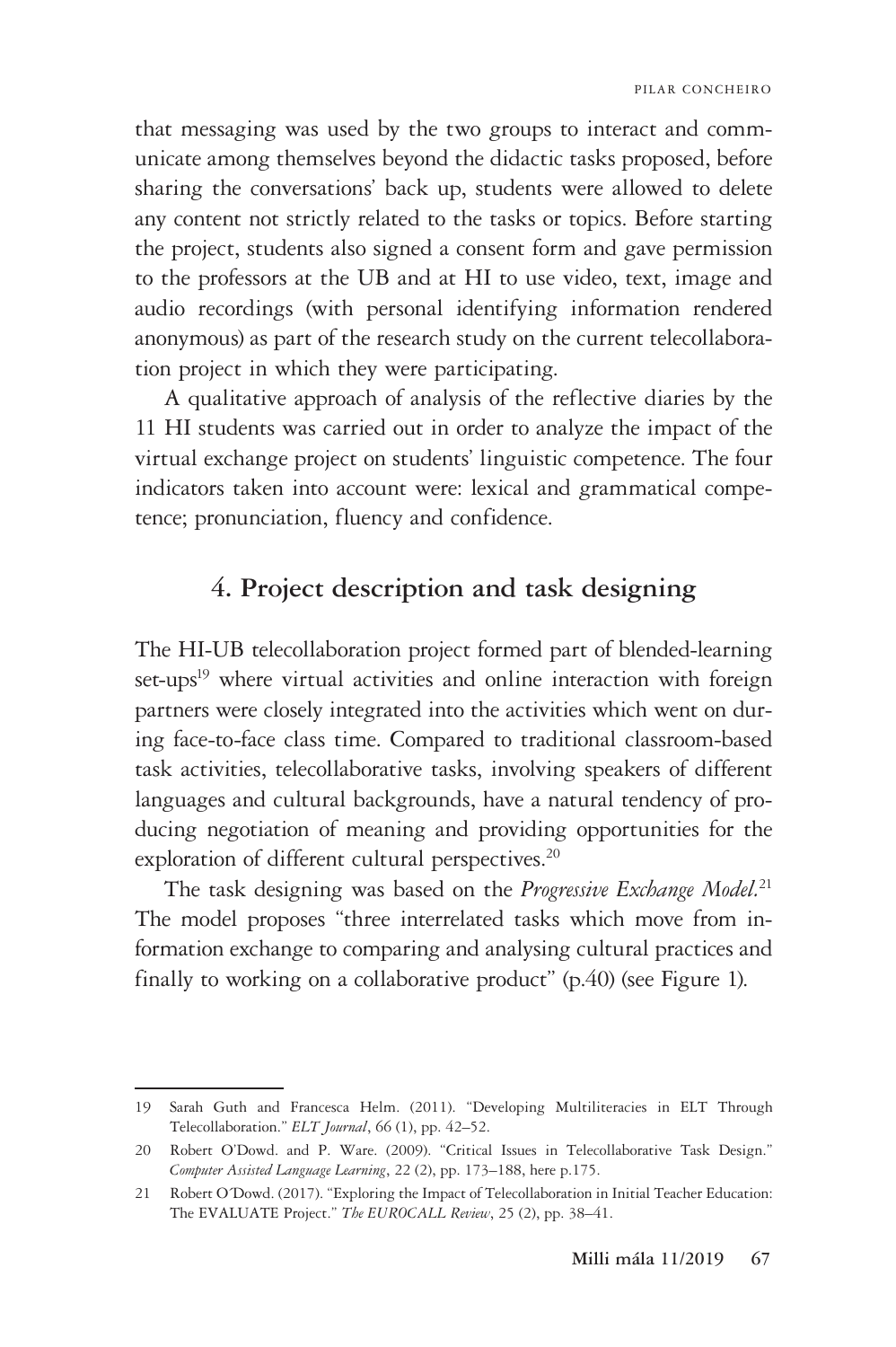

Figure 1. *Progressive Exchange Model* (O´Dowd, 2017)

Therefore, the Telecollaboration HI-UB project was divided into two phases. During the first phase the professors of both universities indicated three tasks that the students had to carry out jointly and collaboratively. They provided them with instructions and guidelines that should be followed. In the second phase, the students of the University of Barcelona became active agents and were in charge of designing a 2.0 project for their colleagues in Iceland taking into account their needs and interests in order to develop a meaningful learning context. The two project parts and the tasks followed a calendar created by the teachers of the UB and HI. The calendar was compatible with both institutions' academic year and also considered the time necessary to perform every task. For the first three, an average of 10 days was used per task; however, for the accomplishment of the final project, HI students had five weeks as more time was needed to plan this type of project. The UB students had 10 days to design the final project under the guidance and supervision of the 3 teachers involved. They had to present and share their drafts with their colleagues and teachers at the UB and after getting the first feedback they had to send the projects to the teacher at UI who reviewed them and sent them back to them with comments and suggestions. Afterwards, they would present them again at the UB before getting the green light. It is worth noting that some groups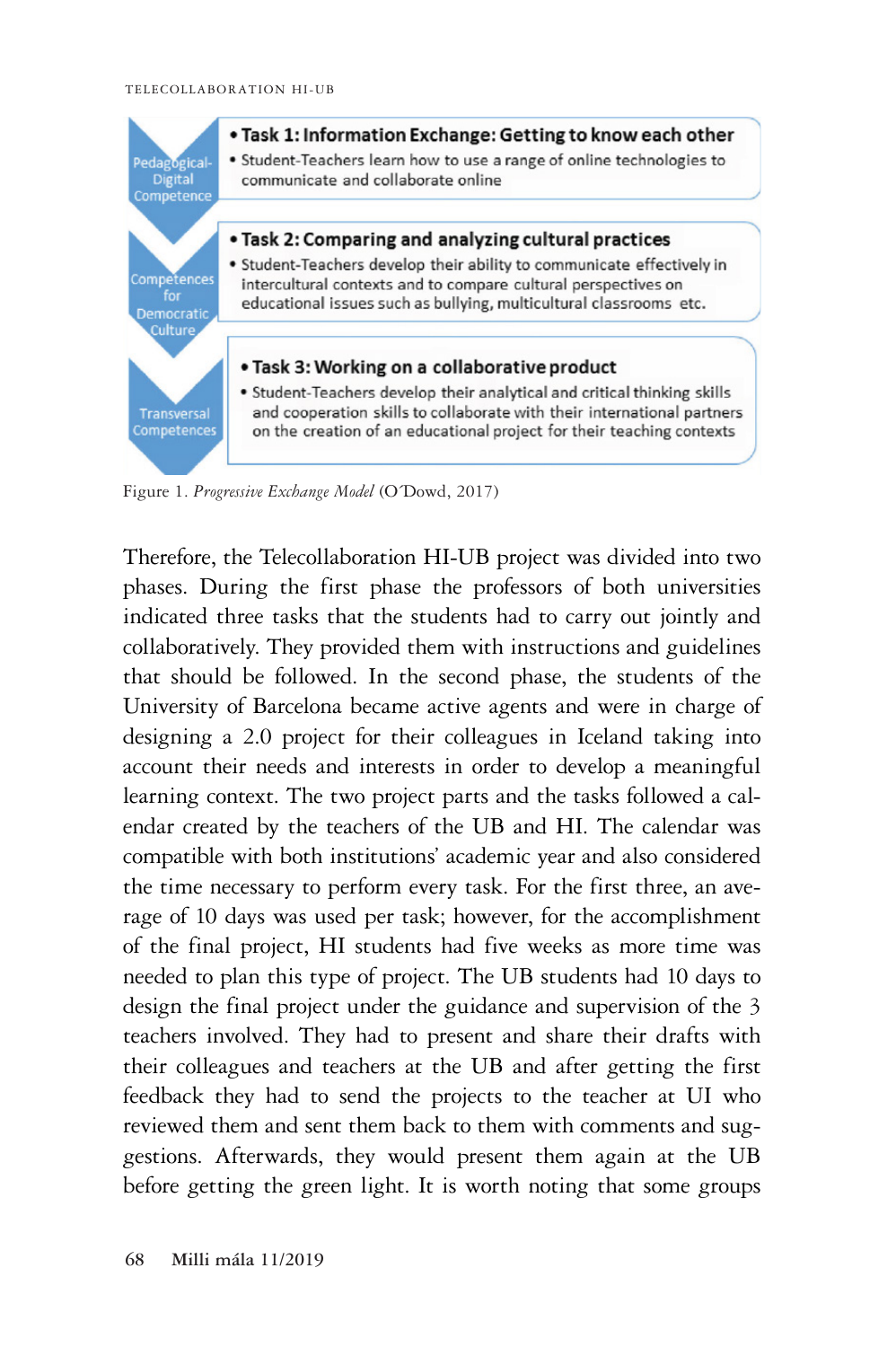needed more guidance than others so constant communication and assistance was provided by the teachers at the UB and UI. For clarification, in the following subsections, a more detailed task description is presented. All the tasks described in section 4 were carried out outside the classroom autonomously. However, all the course contents and the activities carried out inside the classroom were closely related to the telecollaboration project. For example, in order to prepare for the telecollaboration task 1, during class time students practiced linguistic structures related to introducing themselves. A part of every face-to-face class would be dedicated to the telecolaboration project as the teacher would explain carefully what the students would have to do, follow up the calendar and talk to the students about how the project was going in order to check any problem that could arise.

#### **4.1. Task 1. Getting to know each other**

The first task of the project consisted of a video recording introduction using Flipgrid as a way to start getting to know each other and as a preliminary activity for the first one-to-one video conferencing encounter. Flipgrid (https://flipgrid.com/) is a video discussion platform where teachers create a grid on a topic and students, using any mobile devices, can upload short videos (up to 90 seconds in the free version) responding to the topic. Flipgrid was used as a way to start getting to know one another and as a preliminary task before the first one-to-one video conferencing encounter. UB students had to introduce themselves inviting HI students to choose them as future partners. On their behalf, HI students had to watch all videos and record a message responding to their three favourite ones. It is worth mentioning that students at the University of Iceland reported in their post-task reflections that they had been very careful about not leaving any student from the UB without a video answer. This fact shows how HI students were trying to create a pleasant learning atmosphere from the beginning and how careful they were about avoiding negative feelings. Furthermore, this first contact using the video grid helped to reduce the foreign language learners' anxiety,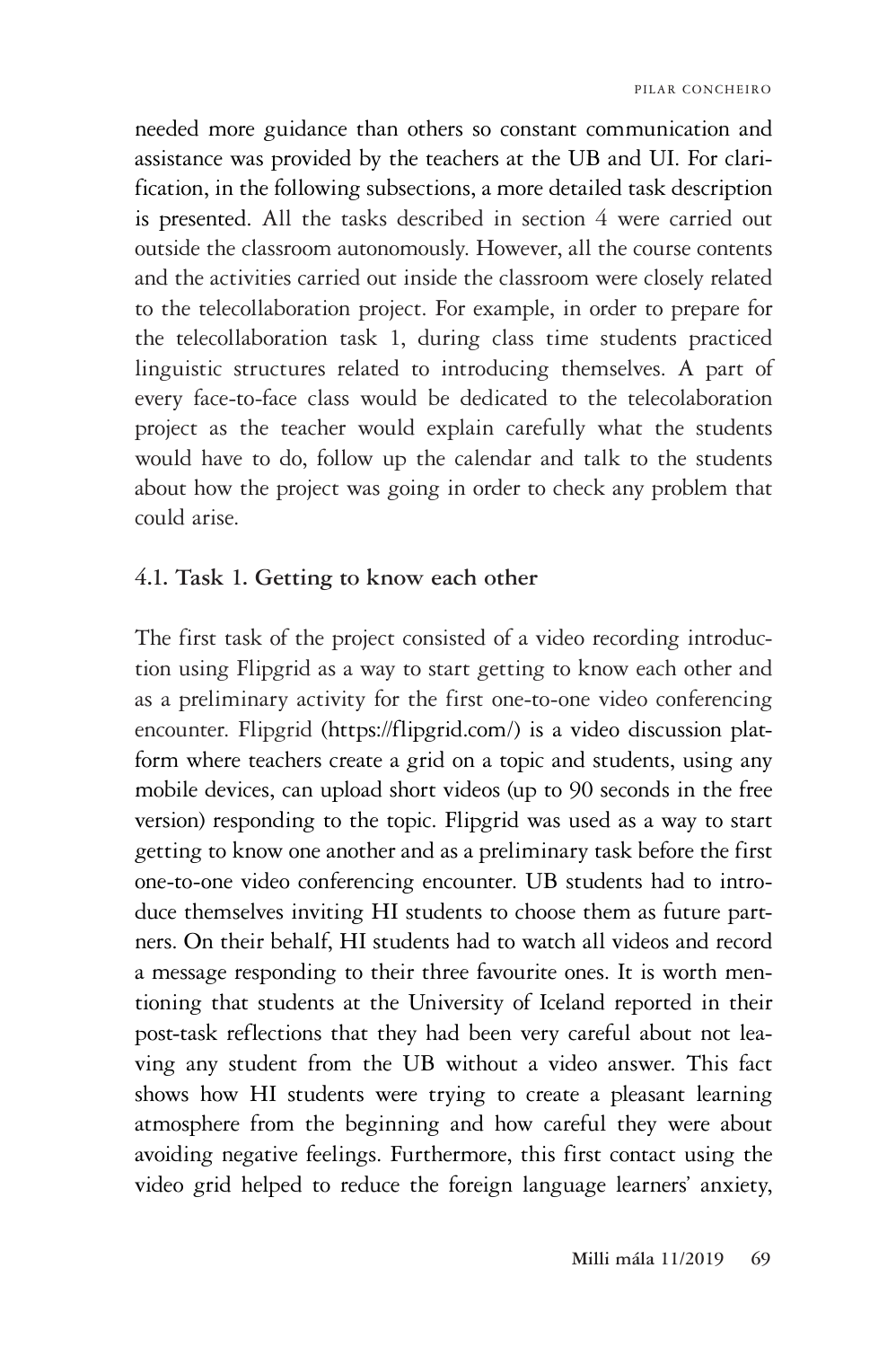provided a good emotional atmosphere and fostered their motivation towards the telecollaboration project.<sup>22</sup>

As the group at HI was smaller than the one at UB, each HI student was paired with one or two UB students for this first task. The following week, HI students were asked to have a videoconference using Skype or Google Hangouts with their partner or partners. They were asked to share personal pictures related to different times in their lives (in order to encourage them to talk about a meaningful topic). This was used as an ice-breaking task but also allowed UB students to perform a needs analysis, $23$  which means that they could find out what HI students needed to improve (vocabulary acquisition, grammar accuracy, pronunciation and intonation and so on) so that they could accordingly could take action and design activities that would help the students in Iceland to improve.

### **4.2. Task 2. Everything you always wanted to know about …**

The communication channel for this task was conducted through the WhatsApp messaging service. The main objective consisted in the exploration of forms of multimodal communication and its teaching. The first step of this task consisted in establishing a discussion to choose a sociocultural theme about the other students' countries and cultures that might have aroused their curiosity and interest. Once these topics were identified, the students paired up and divided in groups of 4 (two students from the UB and two from HI) in order to create a short video about the chosen topic and share it with their classmates from the other university. As they were using WhatsApp, the supervisor teachers recommended the students to record videos with a length that would suit this messaging service, which means between 3 and 4 minutes.

The pre-service teachers also had to consider possible didactic explorations that could be carried out through these visual narratives.

<sup>22</sup> J. T. Pujolá, O. Espejel and P. Concheiro. (2019). "First Encounters in a Virtual Exchange Project: Analysis of Students' Interactions and Their Reflections." *Proceedings Social* CALL, pp. 227–235. The Education University of Hong Kong. file:///C:/Users/mdc/Documents/proceedings%20 CALL%202019\_DEF.pdf [accessed November 17th, 2019].

<sup>23</sup> A need analysis tries to get information on the situations in which a language is going to be used and the purposes for which that language is needed. This can vary from one student to another.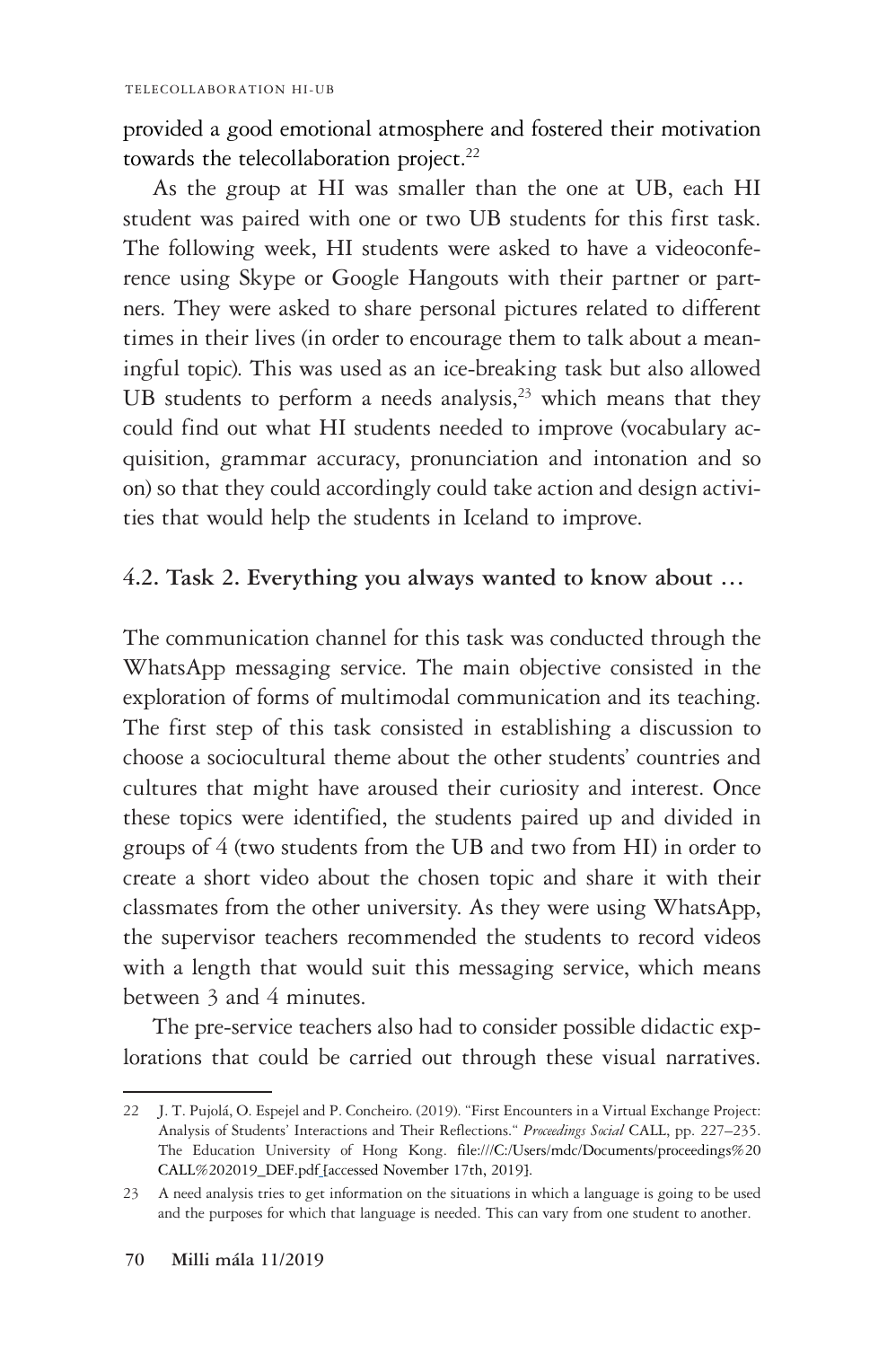Finally, through another videoconference in *Google hangouts*, the UB students gave linguistic feedback to their partners in Iceland and discussed the cultural questions that had arisen. The themes presented in the videos covered wide ranging topics, such as: gastronomy, traditions and the everyday life of a university student. In some cases, the students employed their sense of humor, which brought freshness to their proposals and showed the relaxed atmosphere generated among the group members. It is worth nothing that students from both universities went beyond the task and continued to chat on WhatsApp about the videos they had created, maintaining a conversation that transcended the classroom and the strictly academic task.

#### **4.3. Task 3. ¿Whatsapeamos?**

The last task designed for the purpose of this study presents a continuity of the previous one since it shares its main goals, i.e. to explore forms of multimodal communication and its teaching, and the same communication channel (WhatsApp). On this occasion, the pre-service teachers were in charge of proposing three small activities to their Icelandic colleagues; they had to design them taking into account the needs of HI students and the communicative potential for teaching foreign languages through this messaging application. UB pre-service teachers were taught by their tutors at UB what a language needs analysis is and how relevant it is for a language teacher. This aspect was part of their course and they had to read a bibliography and reflect on it.

Those activities that we mentioned had to be short and engaging; they had to incorporate the application into the students' lives in order to create and foster interaction. The pre-service teachers had to make the most out of this application for task designing and as a pedagogical tool. They were in charge of creating a learning space where different affordances as text, audiovisual and kineticons (images, animated gifs, emoticons, emojis) could allow HI students to express themselves in the target language and improve their communicative competence. An example of a micro-activity proposed by pre-service teachers using WhatsApp consisted of asking a simple question like "where are you now? send me a picture." The question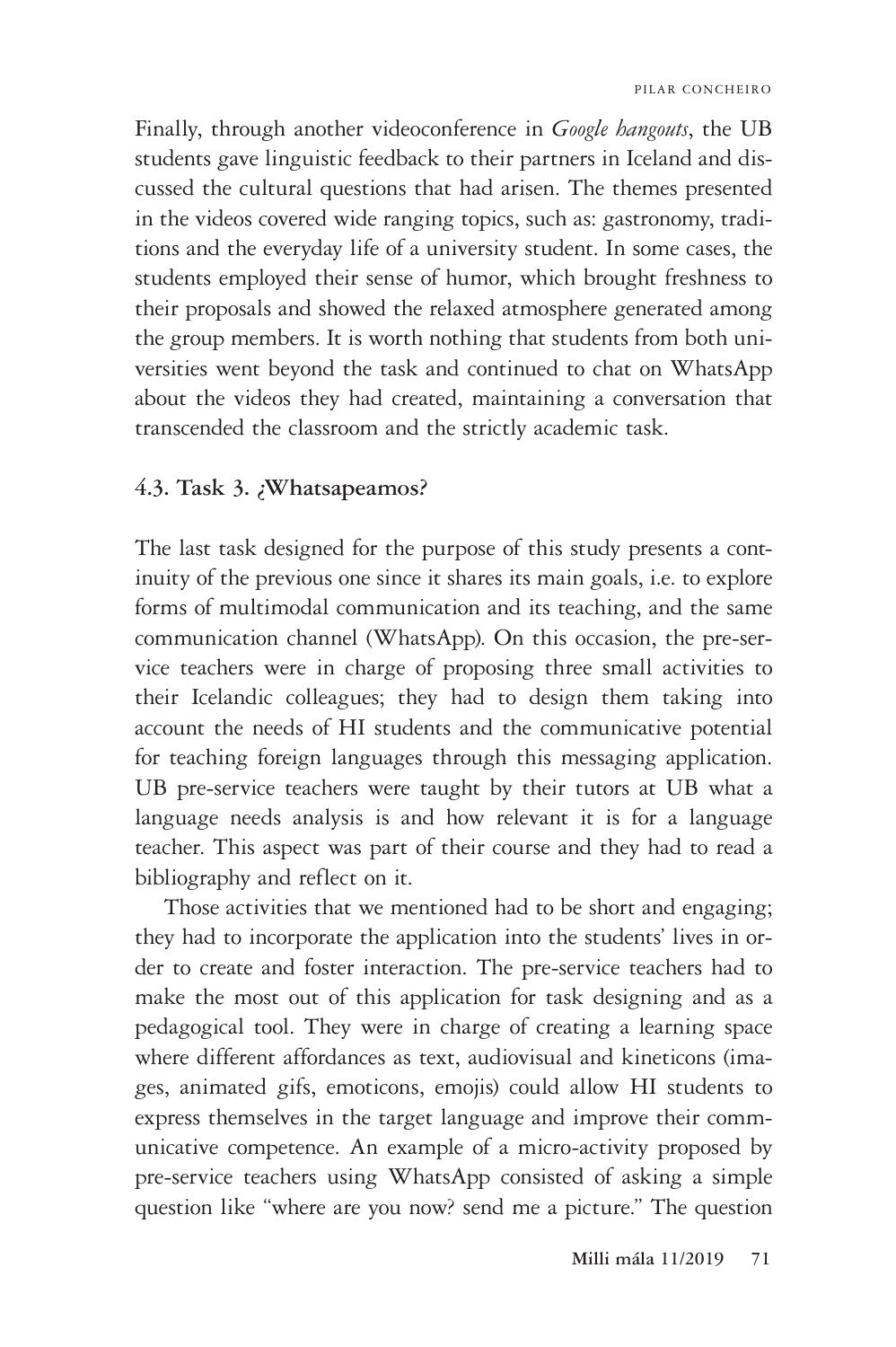TELECOLLABORATION HI-UB

acted as a trigger and students from both universities started chatting about their everyday lives and comparing them from an intercultural perspective. Topics like meals schedules, working hours after school and family conciliation appeared in the conversations. Another example of task designing included gamification<sup>24</sup> components: the pre-service teachers at the UB created a game in which the HI students had to guess the titles (in Spanish) of famous movies just by using emoticons. This emoticon  $\blacksquare$ \*would represent the film The *Jungle Book* that was translated in Spanish as "El libro de la selva". An extract from the conversation hold by the students (HI1 and HI2 are the students from the University of Iceland; UB1 and UB2 are the students from the University of Barcelona) playing the game, though the instant messaging application has been included (see translation in English $^{25}$ ):

- HI1: Me gusta mucho esto juego
- HI2: a mi también
- UB1: Para encontrar el nombre de la película en español podéis consultar Internet o las fuentes que queráis  $\odot$

```
\lceil \ldots \rceilUB12: EMPIEZA!
UB1: 17
HI1: Isla del tesoro
HI2: Náufrago?
UB2: Incorrecto! Vuelve a intentarlo!
HI2: el arból de la vida
UB1: Incorrecto
HI1: Libro de la vida?
HI2: el libro de la selva
UB1: CORRECTO!
UB2: HI2, tienes 1 punto!
```
<sup>24</sup> The application of typical elements of game playing (e.g. point scoring, competition with others, rules of play) to other areas of activity.

<sup>25</sup> HI1: I really like this game/HI2: me too/UB1: In order to find out the film's name you can use Internet and search for it there/UB2: WE START!/UB1:  $\Box$ T/HI1: Treasure Island/HI2: Castaway?/ UB2: that's not correct! Try again!/ HI1: The Book of Life?/HI2: The Jungle Book?/ UB1: CORRECT!/UB2: HI2, you have one point!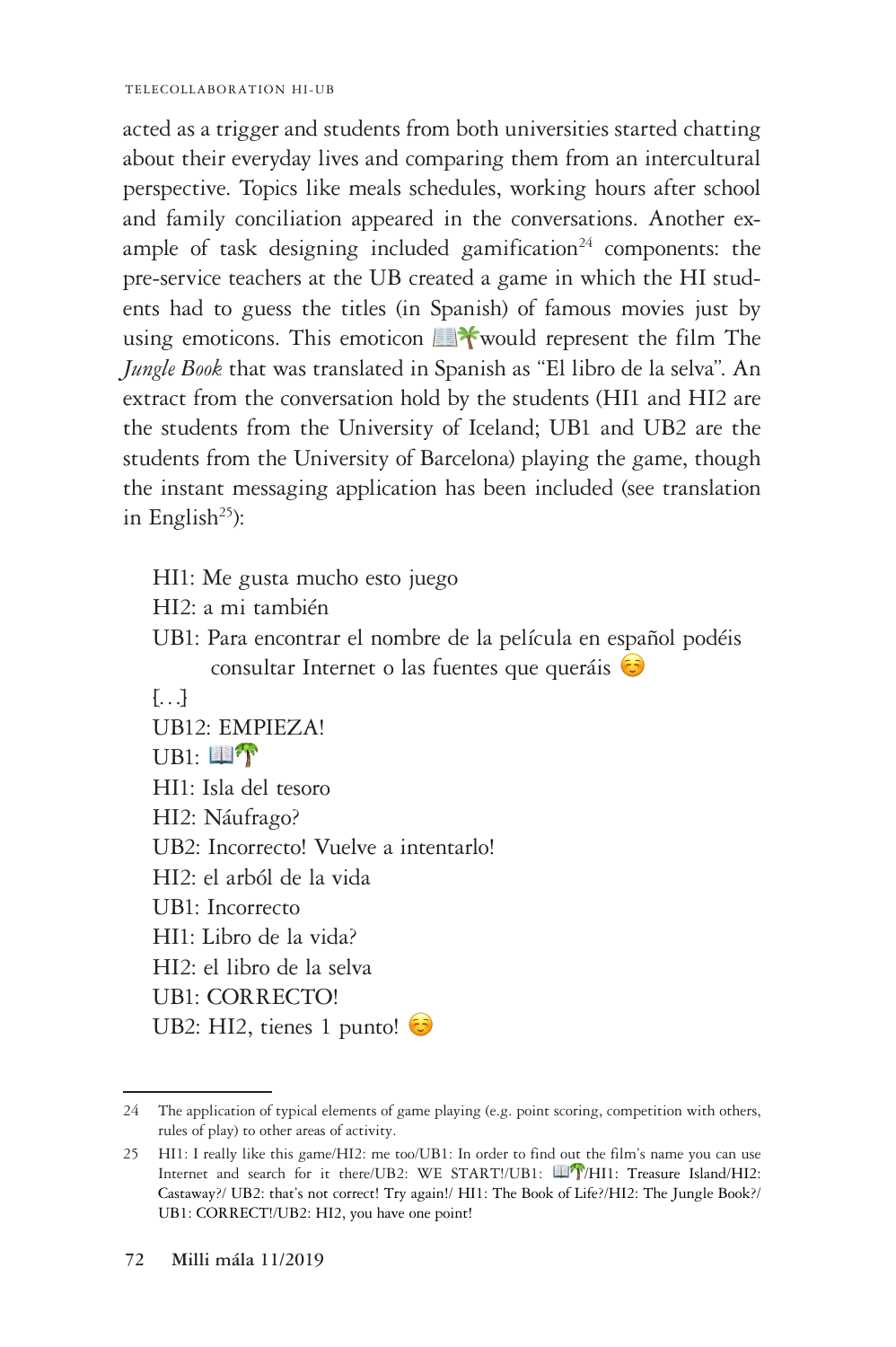PILAR CONCHEIRO

#### **4.4. Projects**

Throughout the first part of the calendar project, when students of both universities had to collaborate and interact though the tasks described above, they all became acquainted and generated a relationship of mutual trust. Through the different tasks that made the first part of this telecollaboration project, the pre-service teachers obtained information about the tastes and needs of their classmates; they had the opportunity to find out who they were, where they came from, which languages they spoke, when and where they had started to practice Spanish, what language aspects they wanted to improve, etc. This information was very important for the UB pre-service teachers in order to create a meaningful project for the target students. A meaningful final project had to connect with students' interest and with their reality, but which also would help to improve their communicative competence according to their needs.

So, the first part of the telecollaboration project contributed to developing an atmosphere of closeness, which is vital in learning in general but essential in digital learning environments. This way of making digital conversations closer and warmer<sup>26</sup> is also known as an electronic propinquity which has been described as the sense of proximity, involvement and presence over any digital communication environment, all of which leads to satisfaction towards interaction.<sup>27</sup> In computer mediated communication, propinquity is expressed and perceived in innovative manners: emojis, humor, 'likes' are relatively new ways of making digital conversations closer and warmer. Propinquity is strongly associated with satisfaction, communication effectiveness, and task accomplishment.<sup>28</sup>

Therefore, as we have already mentioned, in this second phase of the telecollaboration project, pre-service teachers had to take control of the educational process and design a project tailored to their col-

<sup>26</sup> Joseph B. Walther and Natalya N. Bazarova. (2008). "Validation and Application of Electronic Propinquity Theory to Computer-Mediated Communication in Groups." *Communication Research*, 35 (5), pp. 622–645.

<sup>27</sup> Felipe Kozernny. (1978). "A Theory of Electronic Propinquity: Mediated Communication in Organizations." *Communication Research*, 5(1), pp. 3–24, here p. 7.

<sup>28</sup> Joseph B. Walther and Natalya N. Bazarova. "Validation and Application of Electronic Propinquity Theory to Computer-Mediated Communication in Groups."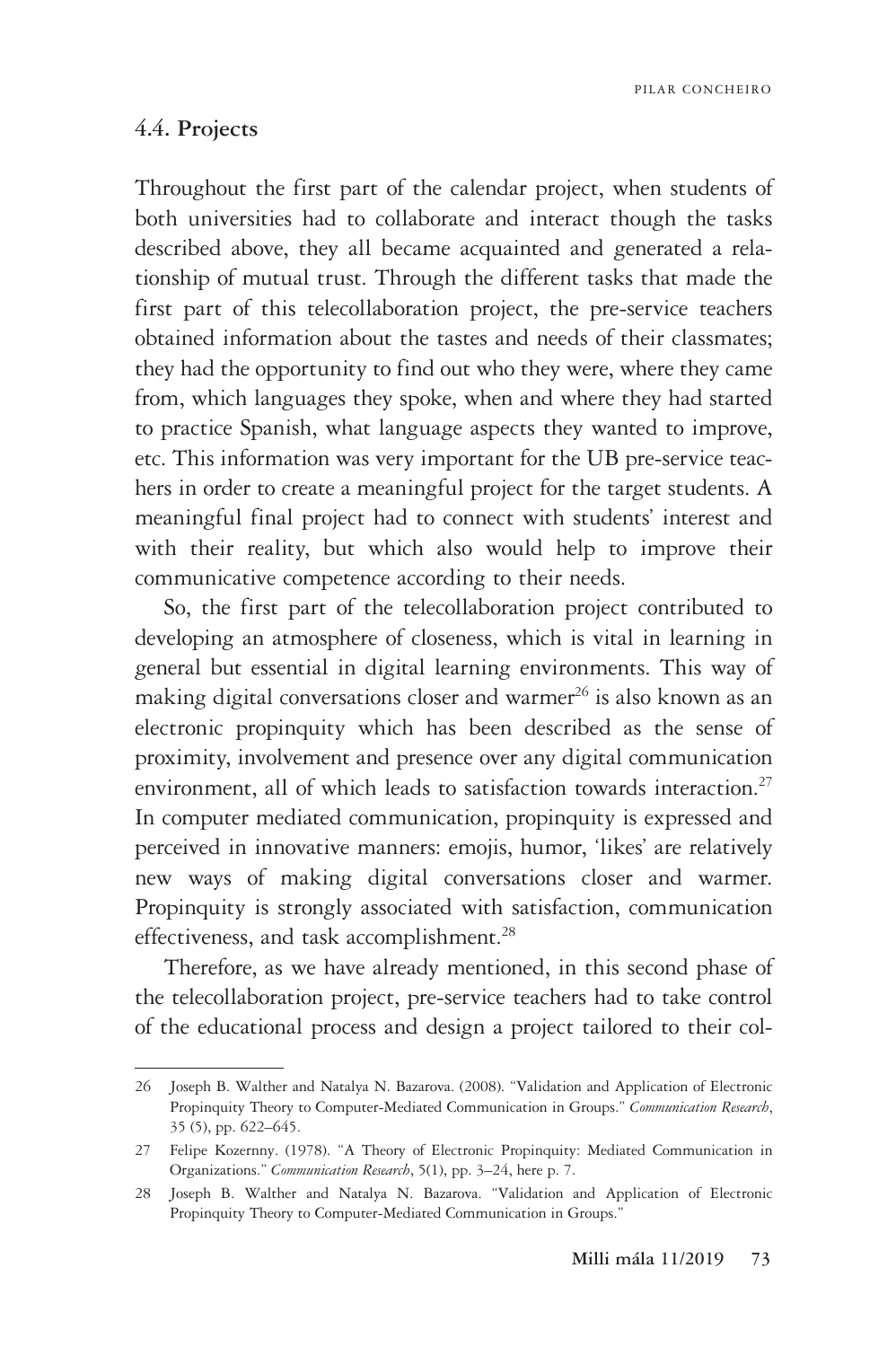#### TELECOLLABORATION HI-UB

leagues in Iceland. While designing these final projects, the UB students had to keep in mind that they were supposed to create tasks that would involve the development of digital skills as well as language skills.

Professors from both universities supervised the creation process of every project before the participants started to work on them. First, the pre-service teachers presented their project drafts to their classmates and teachers at the UB. Once they received the first feedback, they shared those drafts with the professor at HI and together they started to collaborate in order to improve them, aiming for the final version suitable for the HI students. The professors advised the preservice teachers about the evaluation system, task organization, content, digital applications that could be used. The task sequence should imply 14 working hours for the HI students.

Apart from designing that task sequence for the final project, the students at the UB were also expected to get involved in the evaluation process and therefore to create the evaluation grids with the appropriate criteria to assess the HI students' work.

For this phase, five final projects were created by five groups. Students of both universities were grouped together according to this system: two or three students from HI with four or five pre-service teachers from the UB. For clarity, these are the projects created by pre-service teachers from the UB for every student group at HI. Some groups used applications suitable for designing the final project like *Padlet walls* (group 2 and 5) or geolocators like *Zeemaps* (group 4).

- *1. Hispanos en Reykjavík*. Web page about the everyday life of Hispanoamerican people in Reykjavík.
- 2. *Mujeres rebeldes*. Padlet<sup>29</sup> about the many women that have served as an inspiration and influenced our world.
- *3. Esta es mi ciudad*. Multimodal touristic guide about Reykjavík.

<sup>29</sup> https://padlet.com/. Padlet is an application to create an online bulletin board that you can use to display information on any topic. A detailed description about how this application can be used to teach and learn foreign languages can be found in Pilar Concheiro and María Méndez. (2018). "Uso de herramientas digitales para la escritura colaborativa en línea: el caso de Padlet." *Marcoele*  (27), pp. 1–17.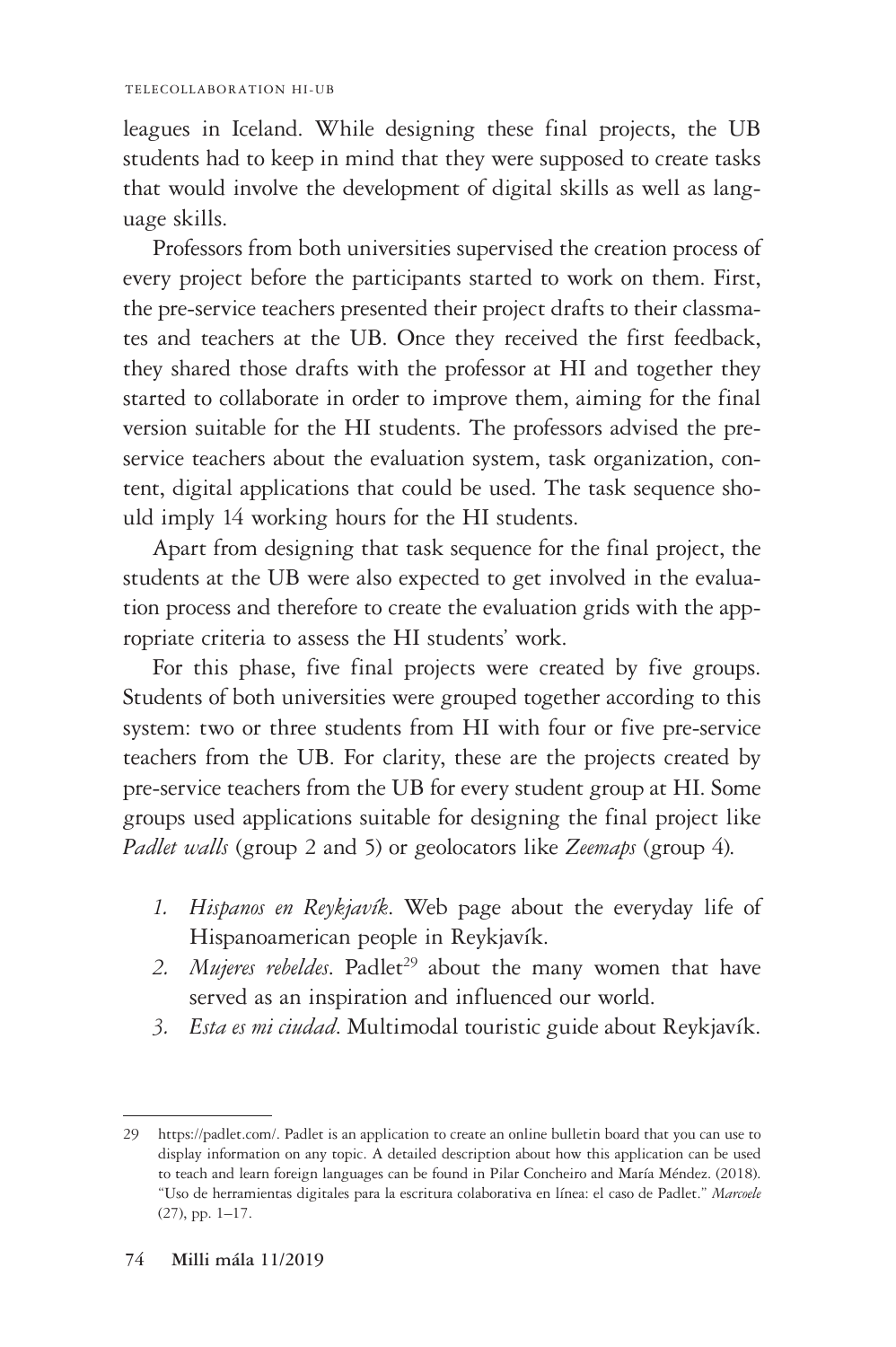- 4.  $\mu$  A dónde vamos? Trip planner with video blog and Zeemaps<sup>30</sup>
- *5. Si vienes a mi país*. Padlet about advices and useful tips for people moving to Iceland to work.

In order to design these projects, it is relevant to emphazise the fact that the pre-service teachers at UB were requested to take into account which students they were going to work with. So, for example, for project number 5, they knew that the two students at HI were concerned about social issues, like proper integration of people moving to other countries, and that their studies at HI were also related to that issue. The five projects wanted to connect with HI students' interests and studies. They were designed for practicing Spanish as a foreign language, but also to create a final product that would fit in with the students' lives.

#### **4.5. Evaluation**

As revealed in the introduction, for the students of Spanish as a foreign language at the University of Iceland, the telecollaboration project represented 50% of the final grade, while it implied 80% of the final grade for pre-service teachers at the UB. In this article and this section will describe and discuss the evaluation in relation to the HI students. Even though the experiences of both groups are interesting and deserve a discussion, the focus on this paper will be on HI students' experience and in future papers the other side of tellecolaboration will be explored.

 The first part of the project, represented by the three tasks described above, was equivalent to a 30% of the final grade while the second part of the virtual exchange, where the HI students had to work on the final project designed specifically for them by the UB pre-service teachers, had the value of 20%. In order to evaluate the three initial tasks and the final project designed by the UB students, the following criteria were taken into account:

<sup>30</sup> https://www.zeemaps.com/. Zeemaps is a mapping service. It allows to create, publish and share interactive maps. For more information about how to use this application to teach and learn foreign languages see Pilar Concheiro. (2017). "En mi ciudad hay." *Der fremdsprachliche Unterricht Spanisch*, 35, pp. 4–11.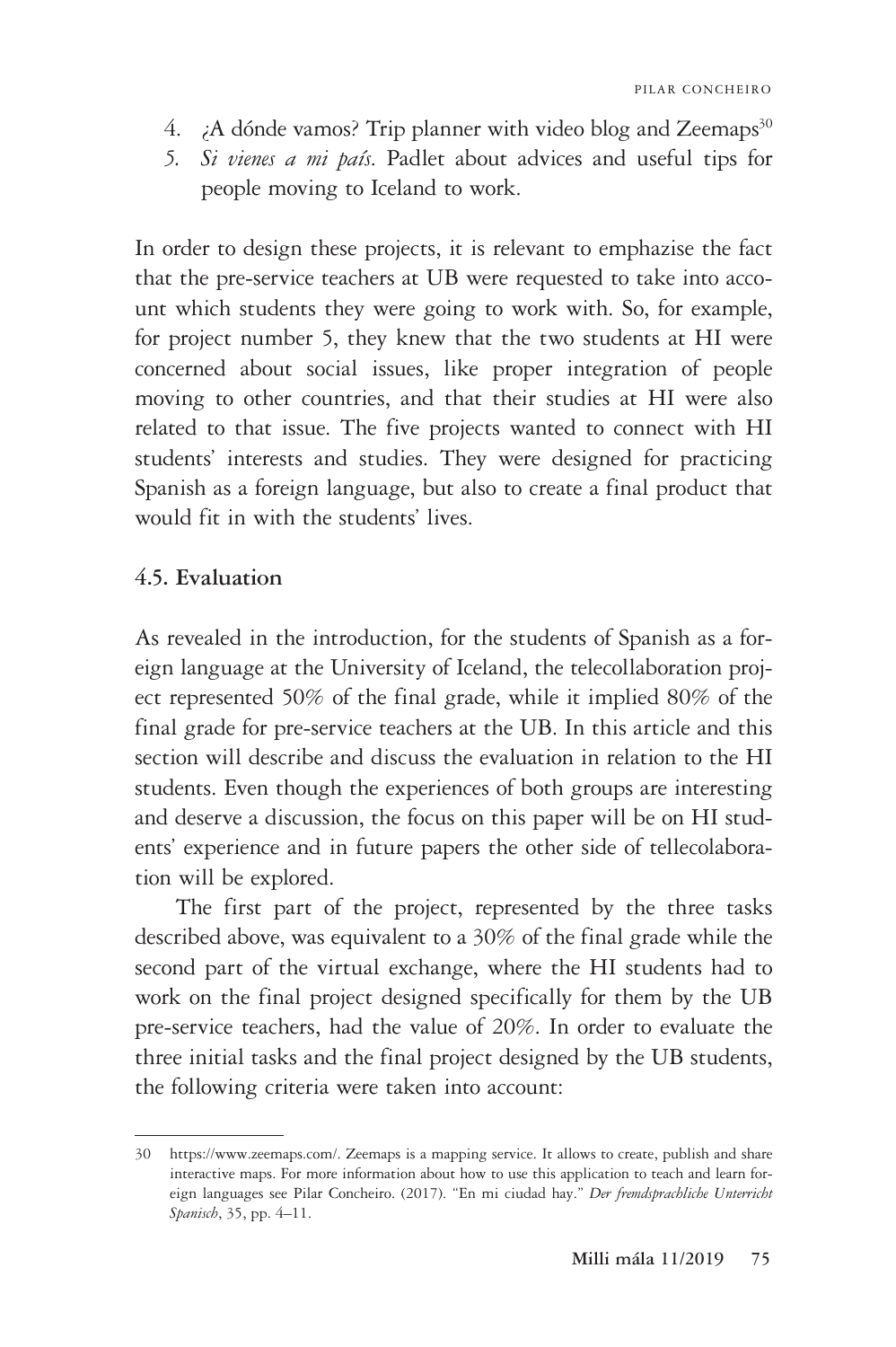- a. Participation and involvement in the learning process.
- b. Answering on time and respecting delivery dates.
- c. Completing the self-reflection diary.

The first two criterias are particularly important in a project like this, as the students do not meet face to face, hence the lack of communication or not answering in time can lead to problems in communication. To avoid this situation, the three professors in charge of the project had, right from the start, to emphazise the collaborative work and the autonomy of the learning process. The three professors from both universities also had to monitor constantly the telecollaboration progress to encourage students, to follow up if goals were achieved and to find solutions if problems arose. They acted like guides and they were expected to "be there", to offer support and in some occasions mediate group/pair works; in other words, to remind the participants that the project's success relied on everybody's participation and involvement. The text below (translated into English by the writer of this article) is an example of this monitoring process done by the teachers. Dr. Olivia Espejel, one of the teachers from the UB, published an announcement in Google classroom that could be seen by all the participants. In the message, she reminded them how important it was to keep up the communication with their colleagues and to report any possible difficulty that could arise to the teachers in charge.

"Dear student. I hope that the projects have started well and you are all in close contact with your colleagues. We advise keeping the communication channels very open and not to forget that close and friendly connection that you have been establishing with your colleagues.[...] Do not hesitate to make the changes that are necessary to adapt to the situations that arise and contact us to be informed about anything that could happen.[...] Greetings and good luck!"

The third criteria, completing the self-reflection diary after each task, had a main purpose which was to foster a reflexive discourse about the learning process. This introspective process was necessary to reflect about what they had learnt during the task and how they have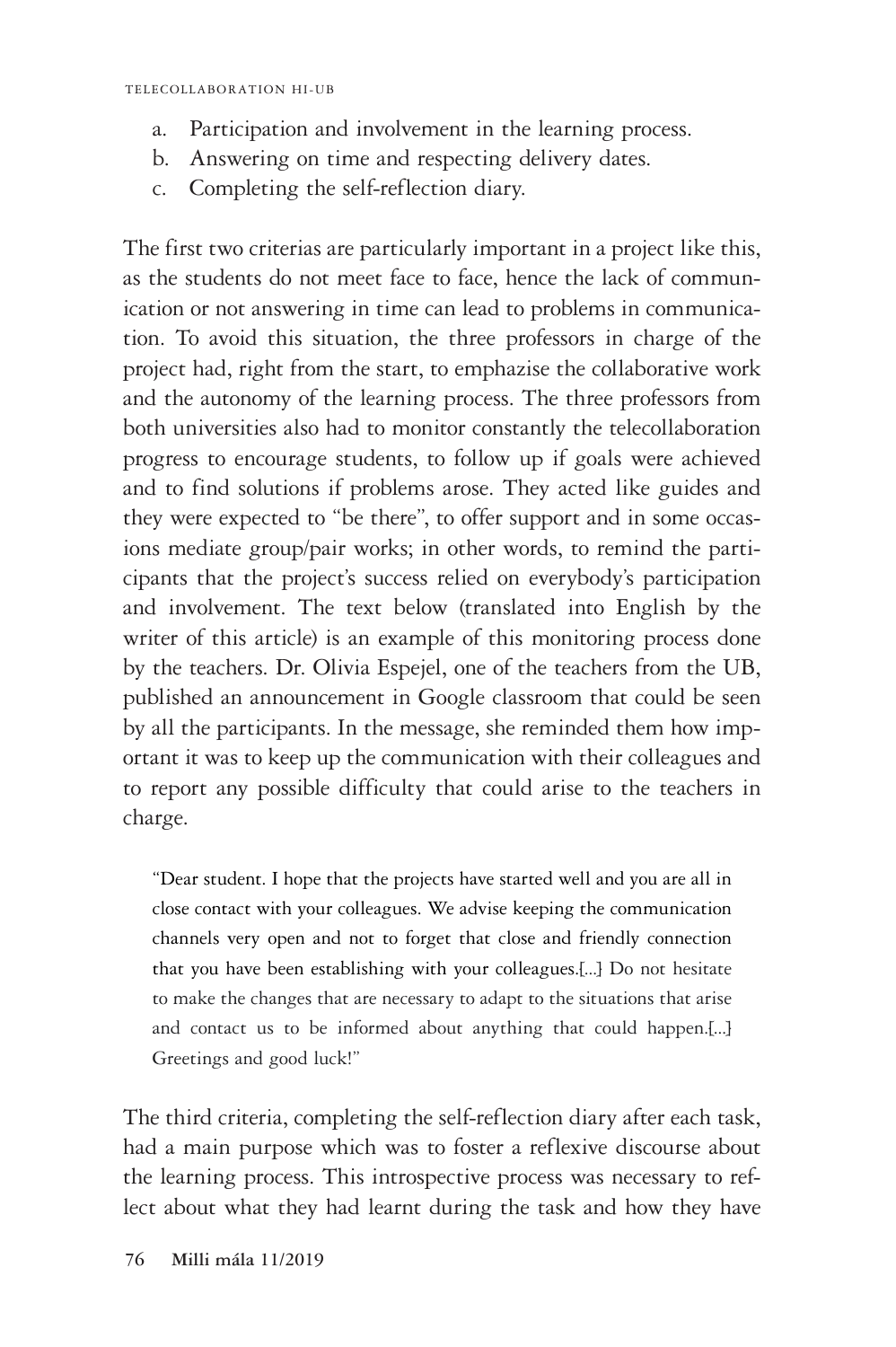felt about it. This reflection is essential for the learner as makes him/ her feel conscious about his/her learning process.<sup>31</sup> As the objective was to make students reflect on their learning process, they could write their reflections in Spanish as well as in Icelandic or English (used as *lingua franca*), if they would feel more comfortable doing so. In order to guide their reflection process, the following aspects, among others they could consider relevant, were suggested. Those included: positive and/or negative aspects, role of technology in the learning process, difficulties that may have arisen and linguistic aspects that they have learned or improved through the task they have done.

The pre-service teachers also participated actively in the evaluation of the final project they had designed for the HI students. As it was explained in the section 3.4 of this article, apart from creating the didactic activities they had to develop an evaluation system for them. The different evaluation criteria used to assess every project were taken into account and counted 10% which is half of the total percentage designated. When the projects were done, the pre-service teachers had to send to the teacher in charge at HI the completed evaluation grids and a report about HI students' performance.

### **5. Results**

#### **5.1. Lexical and grammatical competence**

In their self-reflection diaries, HI students expressed how their grammatical and lexical competence had improved due to their participation in the telecolaboration exchange with the pre-service teachers at the UB. Comments making reference to grammatical and lexical aspects are reproduced here and translated into English.

• "I realized that *me gustaría* can express future, realized that *saber* means knowing, learned that *oro* means gold and *campo* could mean sports hall".

<sup>31</sup> Ma Vicenta González and Joan-Tomas Pujolá. (2007). "El Portafolio Reflexivo del Profesor", in VV.AA.: *La biblioteca de Gente* 1. Barcelona: Ed. Difusión, p. 438.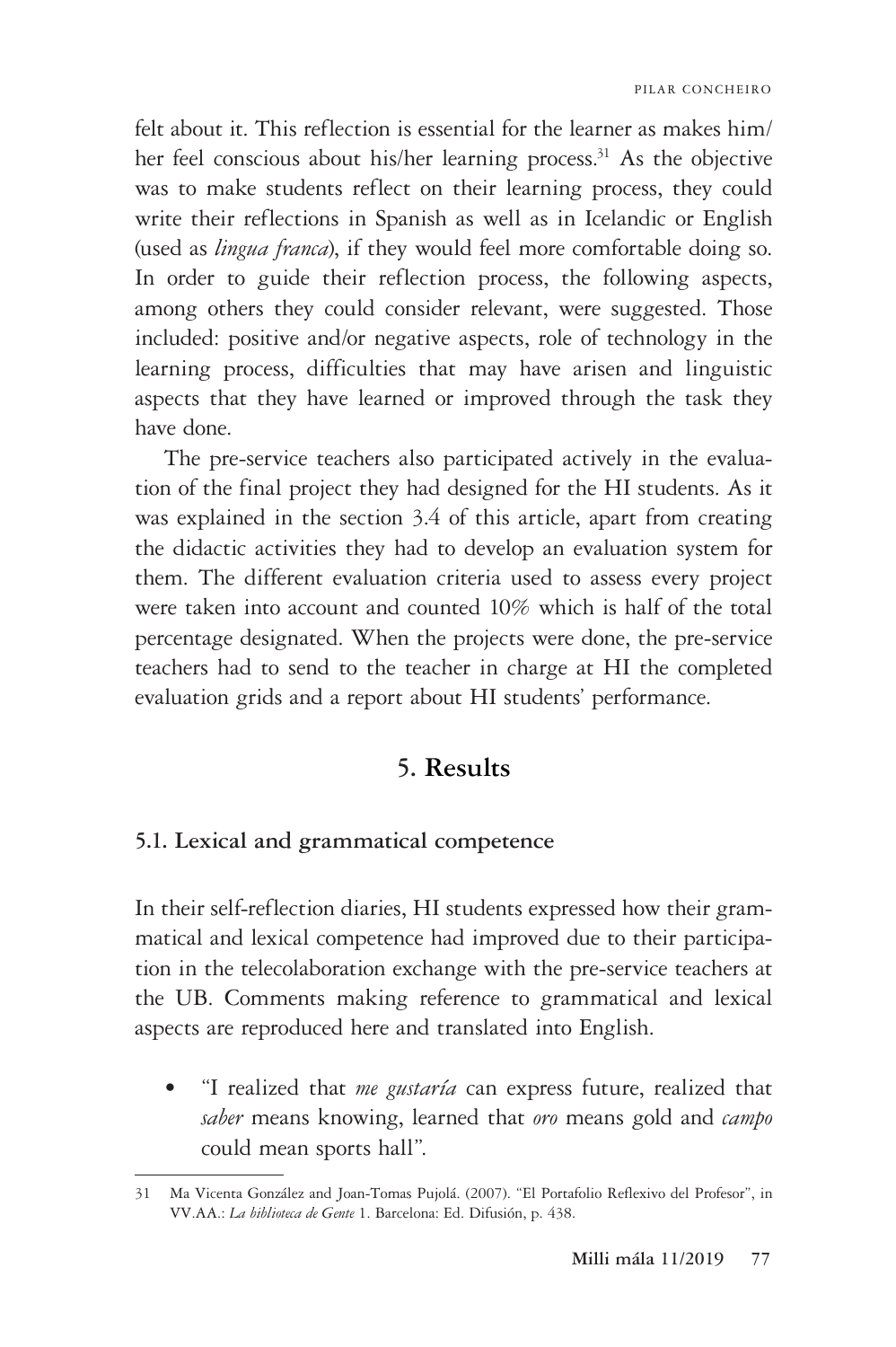- "I learned new words like *albornoz* (yes, I was wearing my bath robe during our viodeconference) *alquilar*, *alce* and *ciervo*".
- "I learnt to use the *pretérito indefinido* and the use of some words from the oral speech like *pues*, *o sea* o *bueno*. I also learnt some new words like *grabar*, names of countries in Spanish. At the end of the task I felt like I was able to use the past tenses properly".
- "I have learnt a little bit of Colombian slang and some new words like: *bosques*, *encima*, *ballena*, *tiburón*… I also learnt how to use short versions of some words like *finde* instead of *fin de semana*".
- "I have asked the guys in Barcelona about some words that I am interested in learning like, for example, the difference between *eso*, *esto* y *aquello* or between *aún* and *todavía*".
- "I learnt new words like *harina*, *rayado*, *asqueroso*32 (when we were talking about Opal)".

It is significant that the following student (a heritage speaker<sup>33</sup> of Spanish born and raised in the USA and used to the linguistic variety of Mexican Spanish) regarding her/his grammar learning, reports to have practised during the telecollaboration project the pronouns and verbs characteristic from the Spanish peninsular variety while also reflecting on the sociopragmatic use of those personal pronouns.

• "I practiced how to use *os* and *sois* and I felt very happy about this little grammar lesson. I had never learnt the use of *vosotros*  and I am very happy to use it.[...] K. told me that in Spain *tú*  and *vosotros* are used most of the time but *usted* and *ustedes* are used in more formal situations, like when you talk to your boss or to older people".

<sup>32</sup> The word *asqueroso* means *disgusting* in English.

<sup>33</sup> According to Valdés (1997), a heritage speaker is an individual who was raised in a home where a non-English language is spoken, who speaks or only understands the heritage language, and who is to some degree bilingual in English and the heritage language. Guadalupe Valdés. (1997). "The Teaching of Spanish to bilingual Spanish-speaking students: Outstanding issues and unanswered questions." In María Cecilia Colombi and Francisco X. Alarcón (Eds.), *La enseñanza del español a hispanohablantes: Praxis y teoría*. Boston: Houghton Mifflin, pp. 8–44.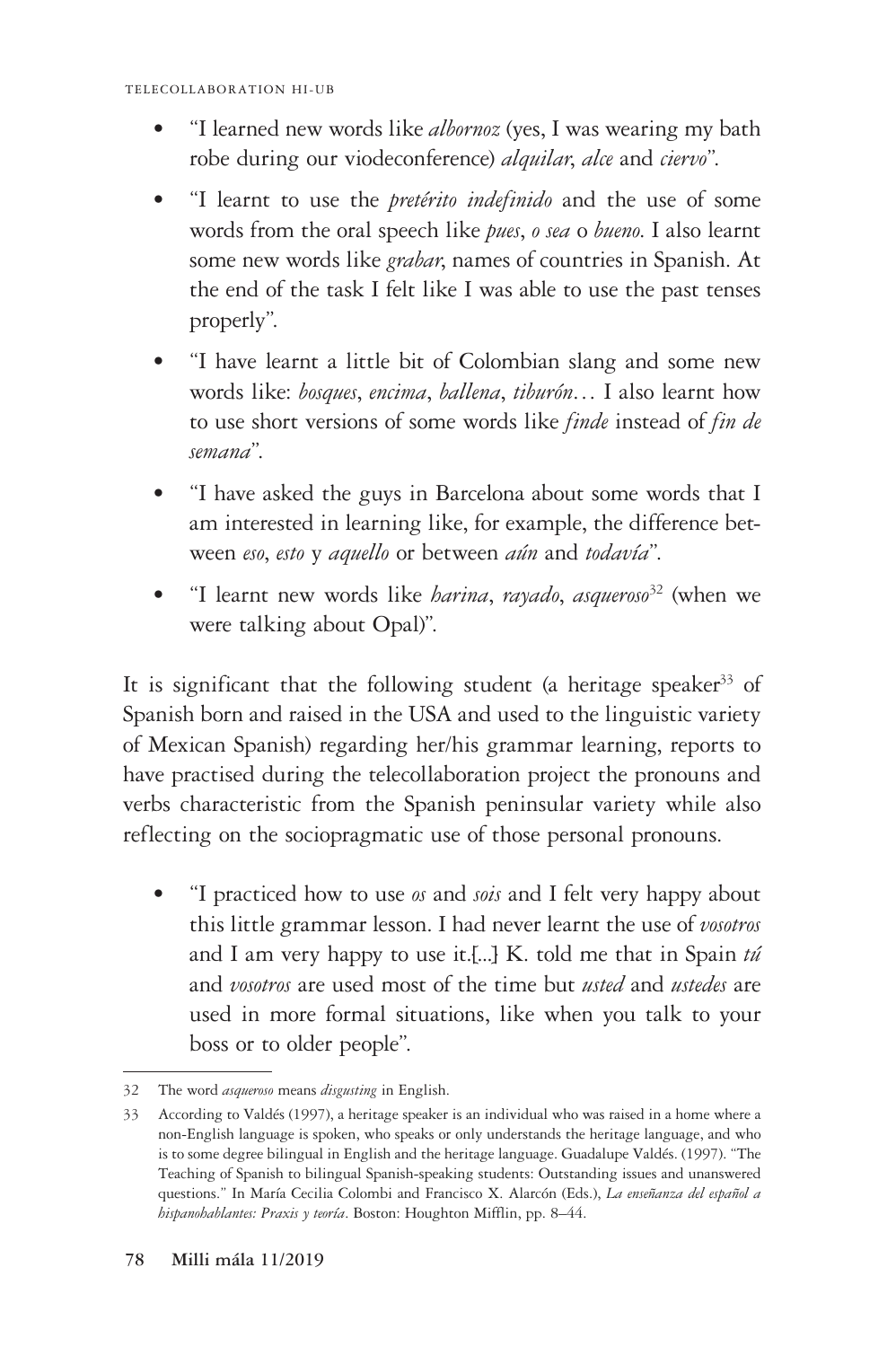We can also observe how the following student reflects on the fact that the topic of the conversation helped him to learn certain vocabulary he did not know and also improved his motivation to keep on practicing in the target language.

- "I have learnt the expression *comunidad mundial* and more vocabulary related to the glozalization today. I really liked talking about this! I want to chat more with my colleagues from Barcelona about it".
- "During our final project we had to talk about topics like night life, monuments and interesting places to visit so I learnt very interesting words related to it, like for example, *ambiente caluroso*. My colleagues at Barcelona explained to me the grammar mistakes I made, for example, the tense concordance and they told me how I could improve".

### **5.2. Pronunciation**

The students at HI also indicated that the participation in the telecollaboration project had helped them to improve their pronunciation in Spanish.

- "Y. corrected me and told me how to pronounce some words that were so difficult for me".
- "My Spanish has improved after talking to M. and P. I feel that my pronunciation and intonation got better".
- "She helped me to pronounce some words and sounds that were so difficult for me. Words like *vegetariana*, *adjetivo* or *arroz* (we were talking about the best way to cook *paella*)".

The telecollaboration project provided a digital learning environment where students of Spanish as a foreign language could be exposed to different accents characteristic of the Hispanoamerican world.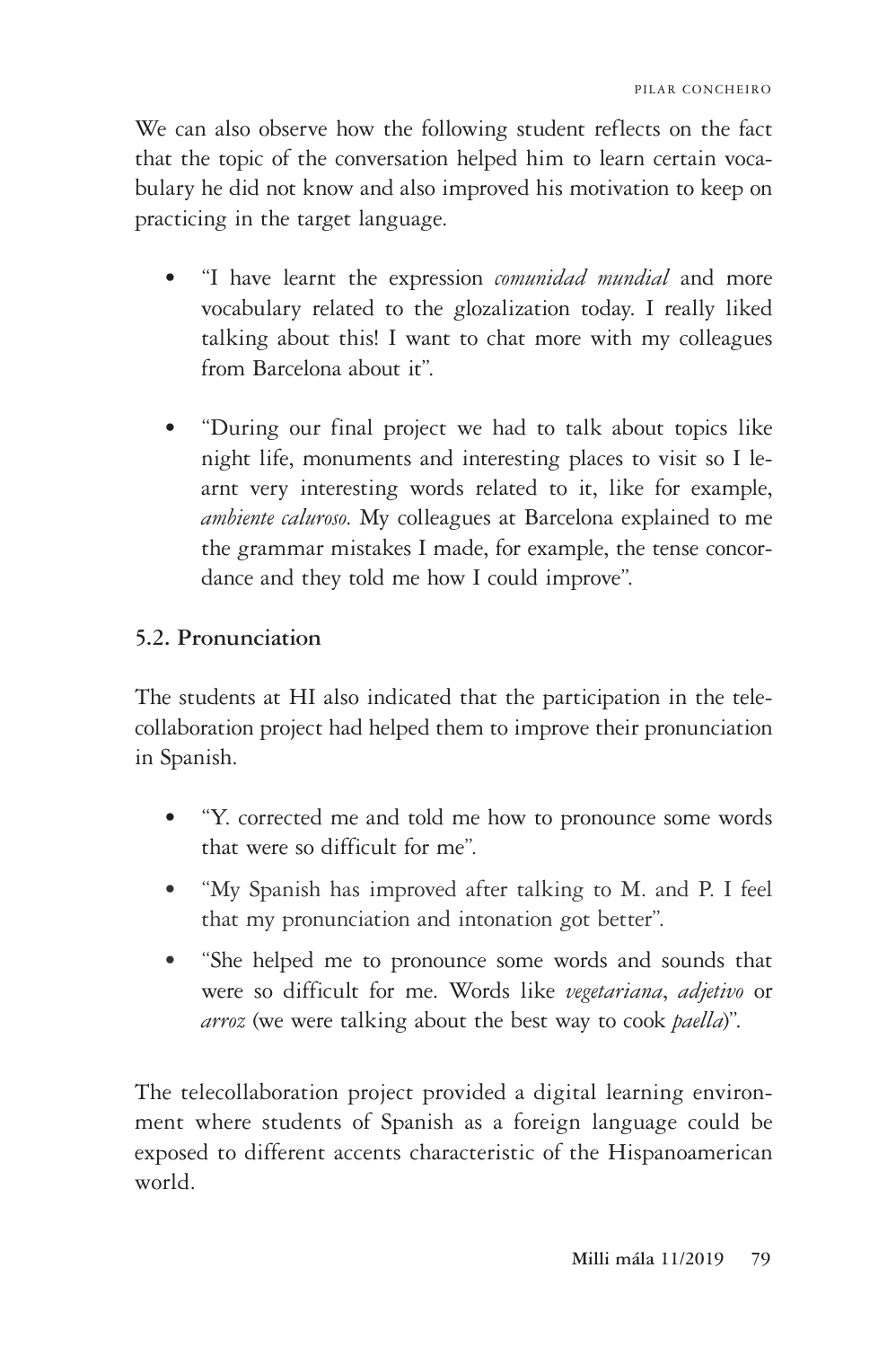• "I'm so glad that L. and K. are from different Spanishspeaking countries. L. is from Argentina and K. is from Spain. They speak with a different accent and they pronounce the same words in very different ways. That's not a problem but just a bonus because I have the opportunity to get used to two different types of accents".

### **5.3. Fluency**

Students at HI considered that the virtual exchange project had also helped them to be more fluent in the target language.

- "After completing the last task of our final project and all this time together I felt that speaking in Spanish was not that difficult as before, actually I think it is really easy!".
- "I feel that words come easier and I'm not constantly using the dictionary".
- "Now I think that I communicate in Spanish in a more natural way. It's not just that I learnt the past tense in a class, it's that I used it!"
- "I found out that I have been learning new words and sentences unconsciously".

# **5.4. Confidence**

Confidence is very important for foreign-language learners because it empowers them to communicate and produce in the target language. Gains in confidence are regularly reported by participants in virtual exchange projects<sup>34</sup> and this telecollaboration project has not been an exception.

• "I always remember the first class when the teacher explained to us how this project was going to be and I thought that I would not be able to do it, I'm a very shy person. I thought

<sup>34</sup> EVALUATE (2019).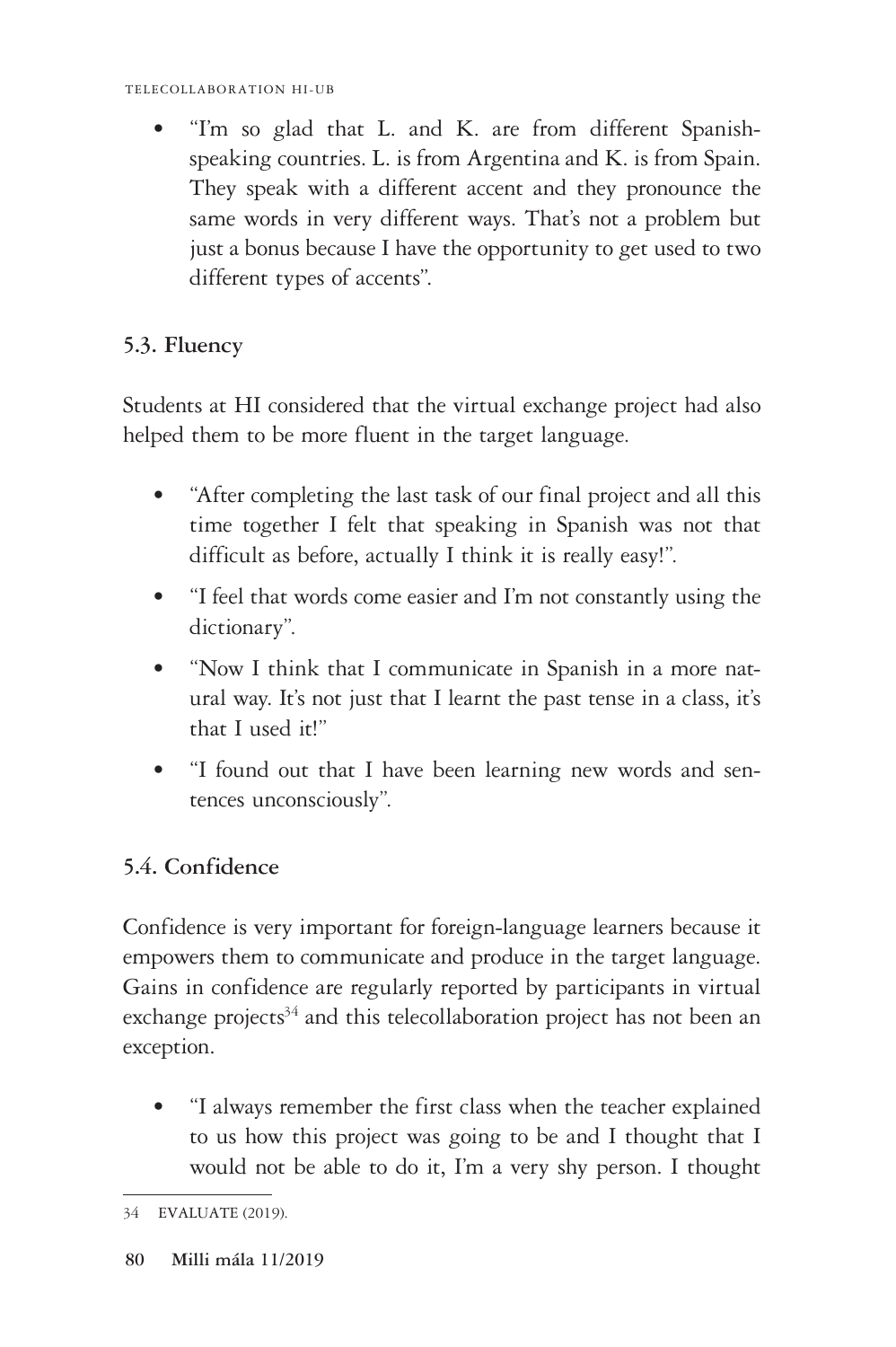that it was too far away from my comfort zone. But I managed to do it and I learned loads of things and new words".

- "I feel more confident when I speak and I've noticed that I can express myself better than before I started this project".
- "I had not used my Spanish in such a long time so to be honest, I was very scared before the first videoconference, but my colleagues at Barcelona were so nice that afterwards I felt great speaking in Spanish again".

After analysing all the reflexive diaries, and although in this article we concentrated the four indicators described in the subsections above, we found it relevant to include in this article other aspects that are part of the linguistic competence of a language user like the sociocultural knowledge. HI students had the opportunity not just to practice the target language with the pre-service teachers at the UB but also to find out useful sociocultural information. They could see the culture and society through the eyes of their colleagues in Barcelona.

- "It was interesting to get an overview of music in the Spanishspeaking world. It was nice to get recommendations about certain bands. It surprised me that the Spanish rap sounded like the American and Icelandic one. It was great fun to talk to E. and M. about the instruments played in *flamenco*. I also thought it was amazing to find out that the *Macarena* song by Los Del Rio is still played in parties in Spain despite being so old fashioned and totally uncool. It was also very funny to tell them that I learned that song when I was small."
- "I learned a lot about Spanish history and all the changes in Spanish society. I didn't know anything about it."

The exchange project also contributed to developing an intercultural perspective among the students and even contributed to changing their world's perspectives and values.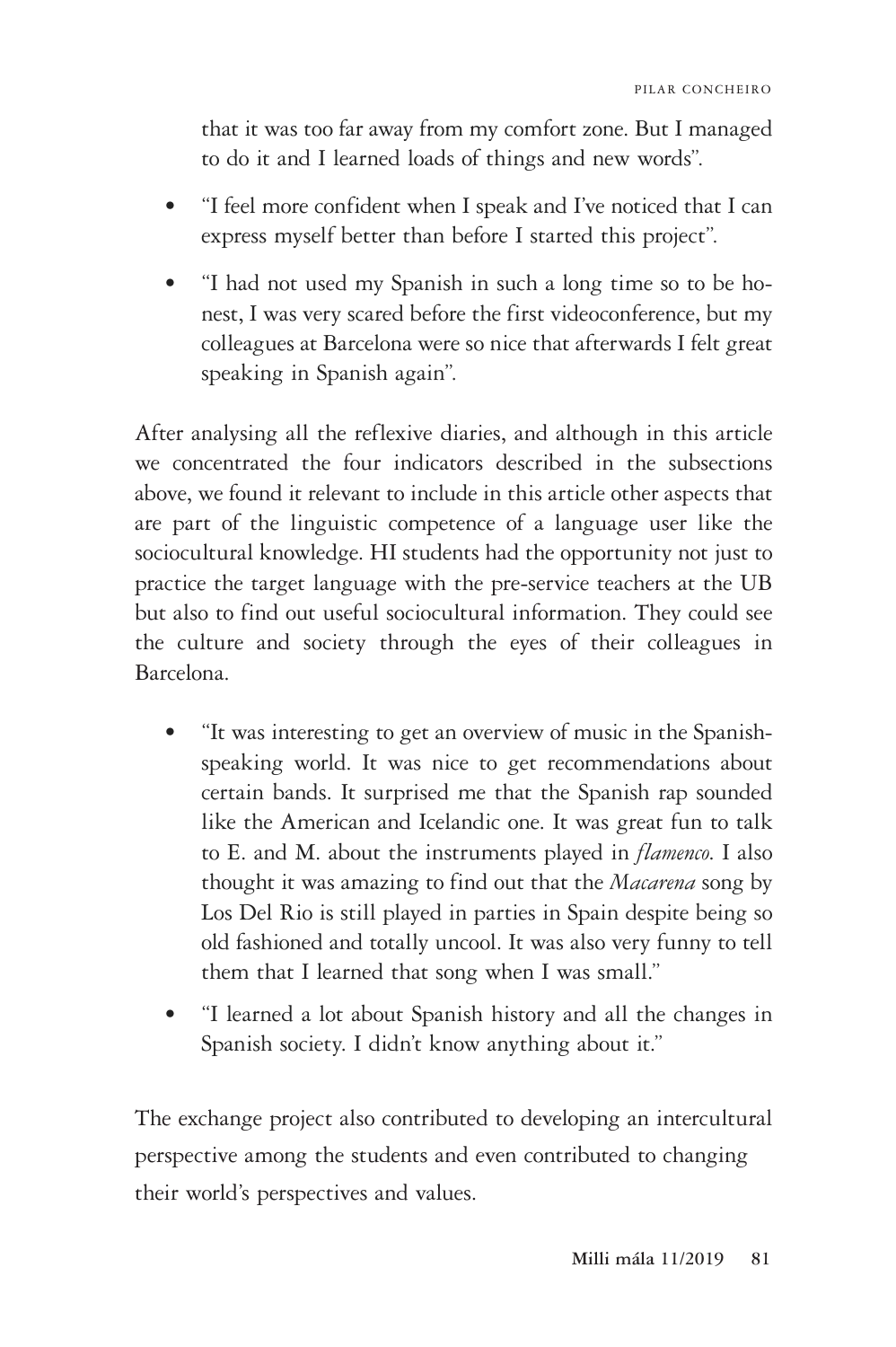- "I loved the video they made in task 2!! I love cooking and tasting new food and I learned that the Colombian *arepas*<sup>35</sup> are made with corn flour as in Mexico. Then I realized that in Russia we have a similar dish, but we use wheat instead of corn."
- "In the final project we had to choose an important woman in our lives and talk about her. It could be somebody that contributed to a change in society, somebody that inspired us, or just somebody we love. I chose my grandmother. She is born in Norway in 1920 and fought against the male-dominated world she lived in. She went to university and she became a teacher. This project has made me think so much about my power as a woman. It has changed my world perspective *# mujeres rebeldes*36"

# **6. Conclusions**

On the whole, the students' reflections suggest that the virtual exchange project had a positive impact on their foreign language competence development as well as their learning language process. According to their self-reflections, they learnt about culture and society of the target language while simultaneously reflected on their own identity. However, given the limited number of participants, further research is needed in order to analyse the learning gains from these exchanges using quantitative research methodologies. However, in order to conduct further study, exchange activities need to be integrated in language courses to provide a suitable digital learning environment to practice the target language. It is essential to maintain stable institutional partnerships which enables telecollaborative exchanges to be repeated year after year and thereby become an integral part of course syllabus and the teachers' work practices.

In order for telecollaboration to make a significant impact on university education and to be sustainable in the long-term, it is important that the activity achieves a considerable level of integration in curricula. Online learning activities such as telecollaboration need to

<sup>35</sup> *Arepas* is a type of food made of maize dough and typical from Colombia and Venezuela.

<sup>36</sup> The student uses the hashtag belonging to one of the tasks they were working on the final project.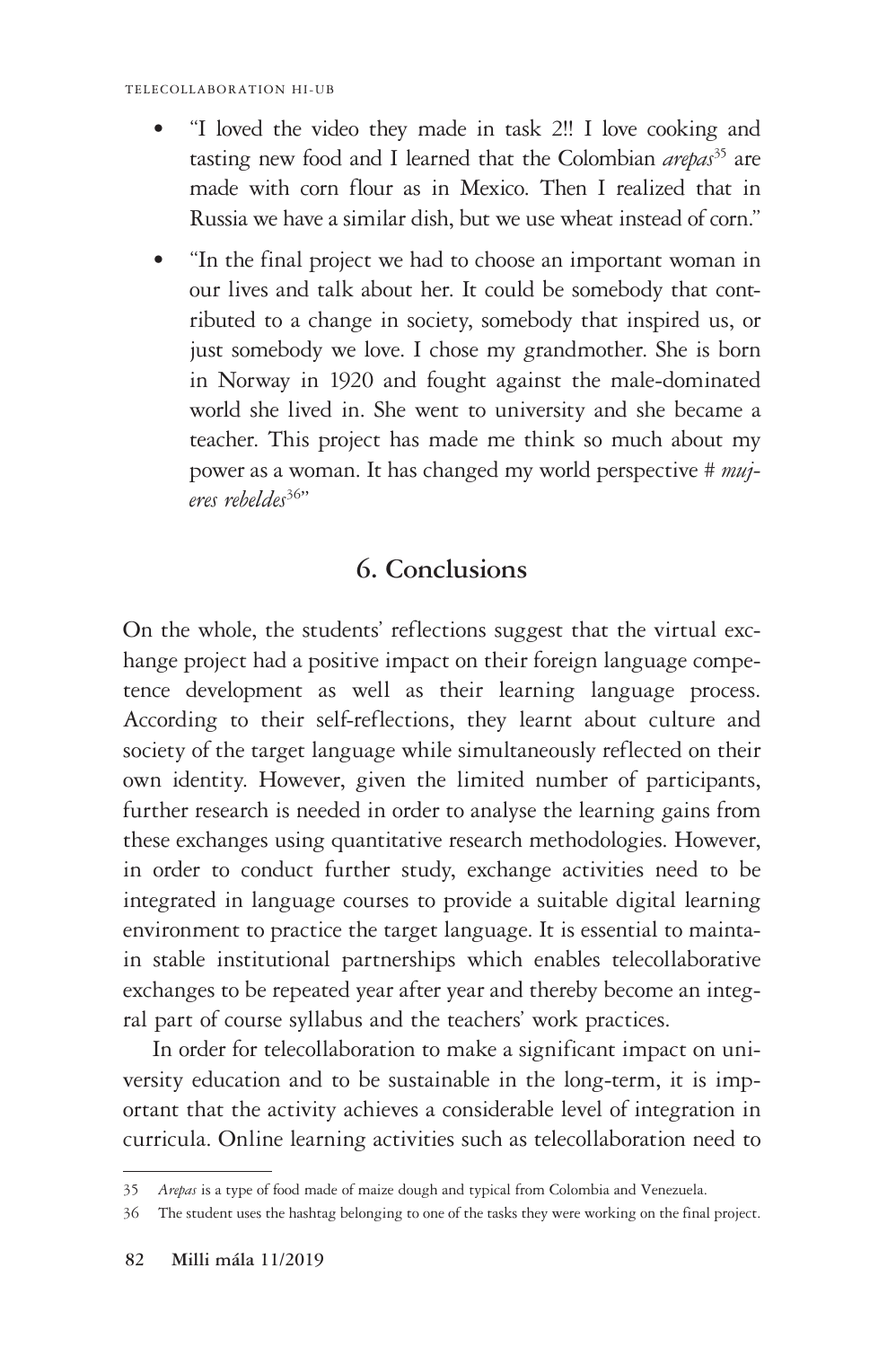move from being a peripheral activity to being widespread practices which are well-known and highly-valued by university educators and management.<sup>37</sup>

As a limitation for this study and future improvements to consider, it is necessary to mention the constant follow-up that the teacher must do in order to check the students' participation and task fulfilment. The teacher's role as a guide was essential for this type of project. Also, for future editions, we have discovered that it is really important to give some practical workshops or dedicate some time just to show them the features of some digital applications that will be used during this telecollaboration project to foster digital competence among students. That was the case of the WhatsApp instant messaging service that is so spread out in Spain but not that much in Iceland. So, just to give an example to illustrate this situation, students at HI took a really long time to reply to their colleagues at UB and when they were asked about the reason, they answered that they were more familiar with using messenger than this "new" app. Another example is that they did not explore all the Flipgrid features, the application used in the first task, for themselves and did not use them when they recorded their videos.

As a representative closing remark, I will conclude this article by quoting one the reflections of a student from the University of Iceland. I would like to leave those words in Icelandic, in the original version they were written.<sup>38</sup> Those words sum up perfectly this project because they express gratitude towards teamwork and a willingness to keep on learning a language through a virtual learning exchange.

• "E., M. og hinar stelpurnar eiga hrós skilið. Þau voru mjög almennileg og skemmtileg, skilningsrík og alltaf tilbúin að hjálpa. Svona "jafningjafræðsla" er mjög sniðug. Ég myndi hiklaust mæla með þessari kennsluaðferð. Vonandi verður þessi hugmynd innleidd við kennslu fleiri tungumála við HÍ."

<sup>37</sup> Robert O'Dowd. (2013). "Telecollaborative Networks in University Higher Education: Overcoming Barriers to Integration." *Internet and Higher Education*, 18, pp. 47–53.

<sup>38</sup> Translation: Elena, Miguel and the other girls deserve praise. They were very kind and fun, understanding and always ready to help. Such "peer education" is very clever. I would sincerely recommend this teaching method. Hopefully this idea will be implemented in teaching more languages at UI.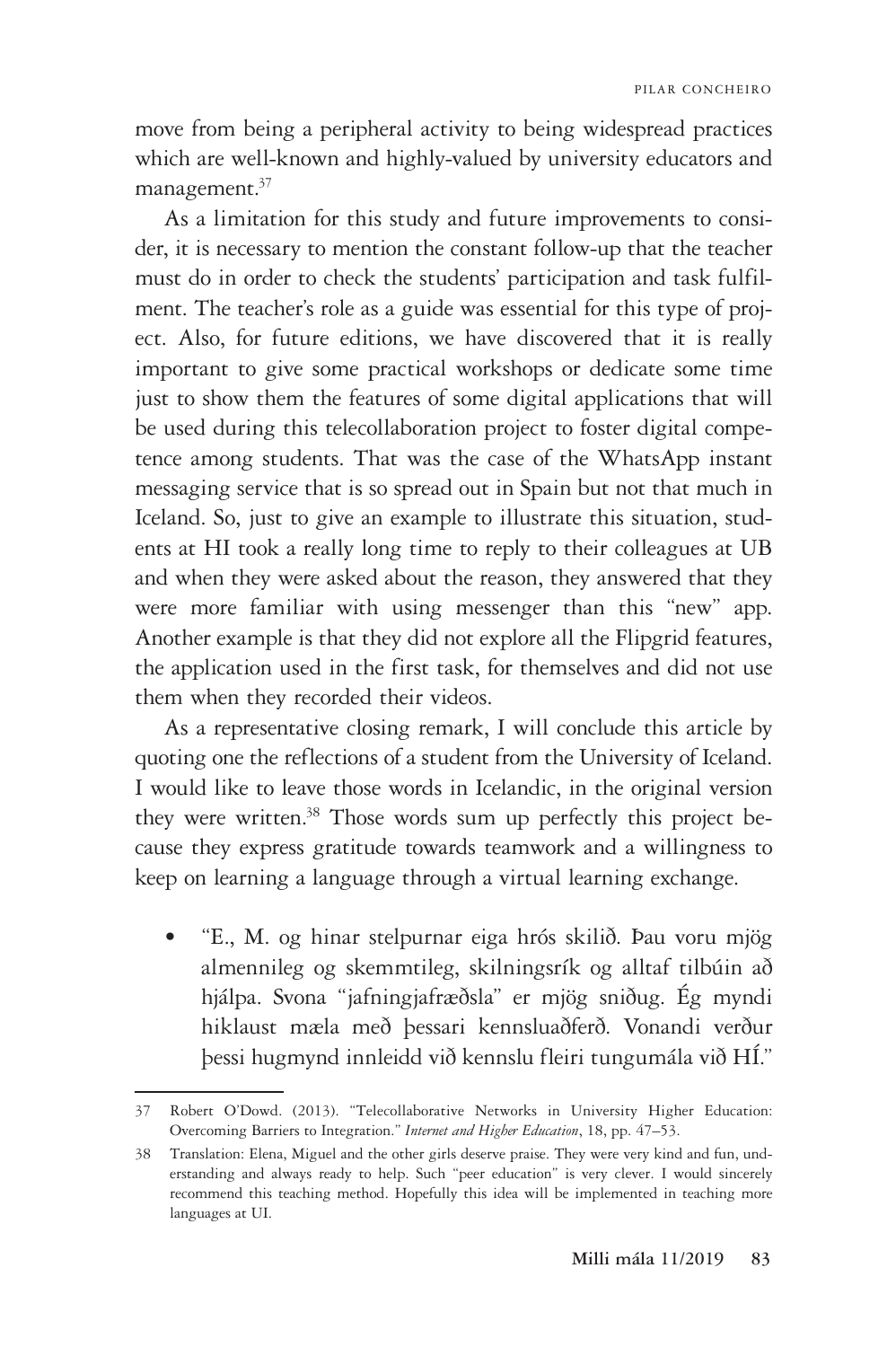#### **ABSTRACT**

# **Telecollaboration HI-UB: online interaction and exchange in a language course**

This article presents an online interaction and exchange between Icelandic learners of Spanish as a foreign language from the Faculty of Languages and Cultures at the University of Iceland, that followed the course SPÆ267G *Conversation II* or *Talþjálfun II: Fjölmiðlar og hversdagsmenning*, taught during the 2019 spring semester, and preservice teachers of Spanish studying their Master's degree at the University of Barcelona (sp. Universidad de Barcelona). This telecollaboration project was based on different communicative tasks that had to be completed collaboratively using different formats of online interaction (videoconferencing, WhatsApp, Flipgrid). Task designing and evaluation systems used in this project are presented in the article as well as the qualitative methodology that was applied in order to analyze HI students' reflections on the telecollaboration project and its impact on their language competence.

*Keywords*: telecollaboration, students' reflections, language competence